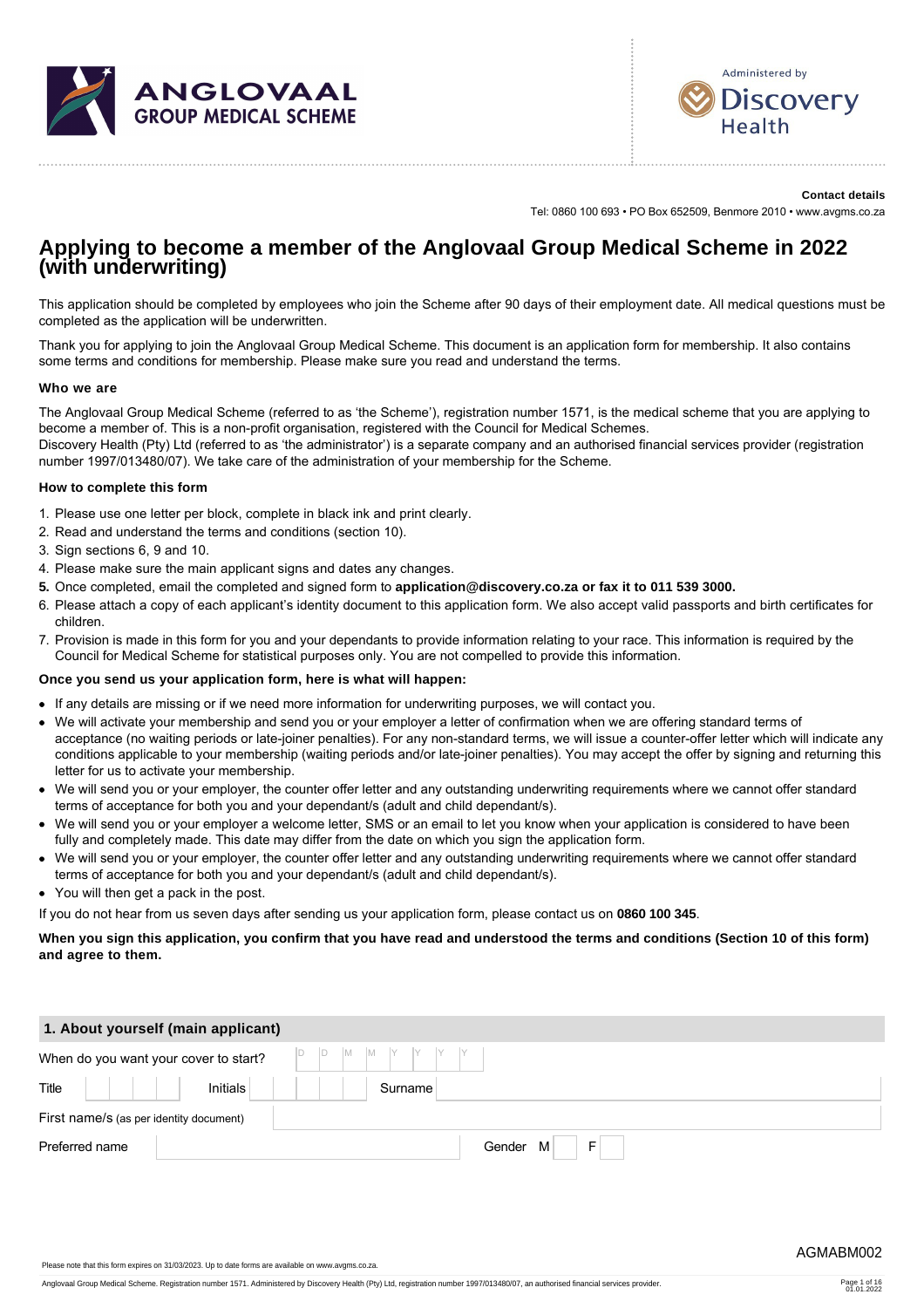| African<br>Coloured<br>Indian / Asian<br>White<br>Other<br>Race                                                                                                                    |                   |
|------------------------------------------------------------------------------------------------------------------------------------------------------------------------------------|-------------------|
| You are not compelled to provide this information. The scheme is required by the Council for Medical Schemes to collect this data and it will be<br>used for statistical purposes. |                   |
| Do not want to disclose                                                                                                                                                            |                   |
| D <br>M<br>IM<br>ID.<br>Date of birth                                                                                                                                              |                   |
| By choosing email, you will receive your communication quicker and there is less of an impact on the environment.<br>Preferred communication:<br>Email<br>Post                     |                   |
| Occupation<br>Tax number                                                                                                                                                           |                   |
| ID or passport number<br>Country of issue                                                                                                                                          |                   |
| Work<br>Telephone (H)                                                                                                                                                              |                   |
| Cellphone                                                                                                                                                                          | Fax               |
| Email address                                                                                                                                                                      |                   |
| Postal address (post collected from post box, suite or private bag)                                                                                                                |                   |
| Suite<br><b>Postnet Suite</b><br>Number                                                                                                                                            |                   |
| PO Box<br>Private bag<br>Box number                                                                                                                                                |                   |
| Suburb                                                                                                                                                                             | Postal code       |
| If your post is delivered to your street address, please complete these details under physical address.                                                                            |                   |
| <b>Physical address:</b>                                                                                                                                                           |                   |
| Suite or unit number<br>Complex name                                                                                                                                               |                   |
| Street number<br>Street name                                                                                                                                                       |                   |
| Suburb                                                                                                                                                                             | Postal code       |
| 2. About your spouse or partner (if applying for cover)                                                                                                                            |                   |
| Title<br>Initials<br>Surname                                                                                                                                                       |                   |
| First name(s)<br>(as per ID document)                                                                                                                                              |                   |
| F <br>Gender M<br>Preferred name                                                                                                                                                   |                   |
| White<br>African<br>Coloured<br>Indian/Asian<br>Other<br>Race                                                                                                                      |                   |
| You are not compelled to provide this information. The scheme is required by the Council for Medical Schemes to collect this data and it will be                                   |                   |
| used for statistical purposes.<br>Do not want to disclose.                                                                                                                         |                   |
| ID<br>D<br>Date of birth                                                                                                                                                           |                   |
|                                                                                                                                                                                    |                   |
| Widowed<br>Married<br>Single<br>Divorced<br>Marital status                                                                                                                         |                   |
| ID or passport number                                                                                                                                                              |                   |
| Country of issue                                                                                                                                                                   |                   |
| Telephone (H)                                                                                                                                                                      | (W)               |
| Cellphone                                                                                                                                                                          | Fax               |
| Email                                                                                                                                                                              |                   |
| Date of marriage to main applicant (where applicable). Please attach a copy of an official marriage certificate                                                                    | D<br>M<br>ID<br>M |

Date of marriage to main applicant (where applicable). Please attach a copy of an official marriage certificate.

#### **Partnership declaration**

If you are not legally married and you cannot give us a marriage certificate, you have to complete the following section in full. We declare we are in a long-term, committed relationship that is like a marriage and that we live together at the same residence. We understand that by signing this declaration, we agree to tell the Scheme about any change to the status of our relationship or any change to our living arrangements, such as separation. We further understand that if the information we give about our relationship or residency is false in any way, the Scheme reserves the right to end both our memberships. If both parties have not signed and dated the below section, we will halt the application process until we receive the section signed and dated by both parties.

Please note that this form expires on 31/03/2023. Up to date forms are available on www.avgms.co.za.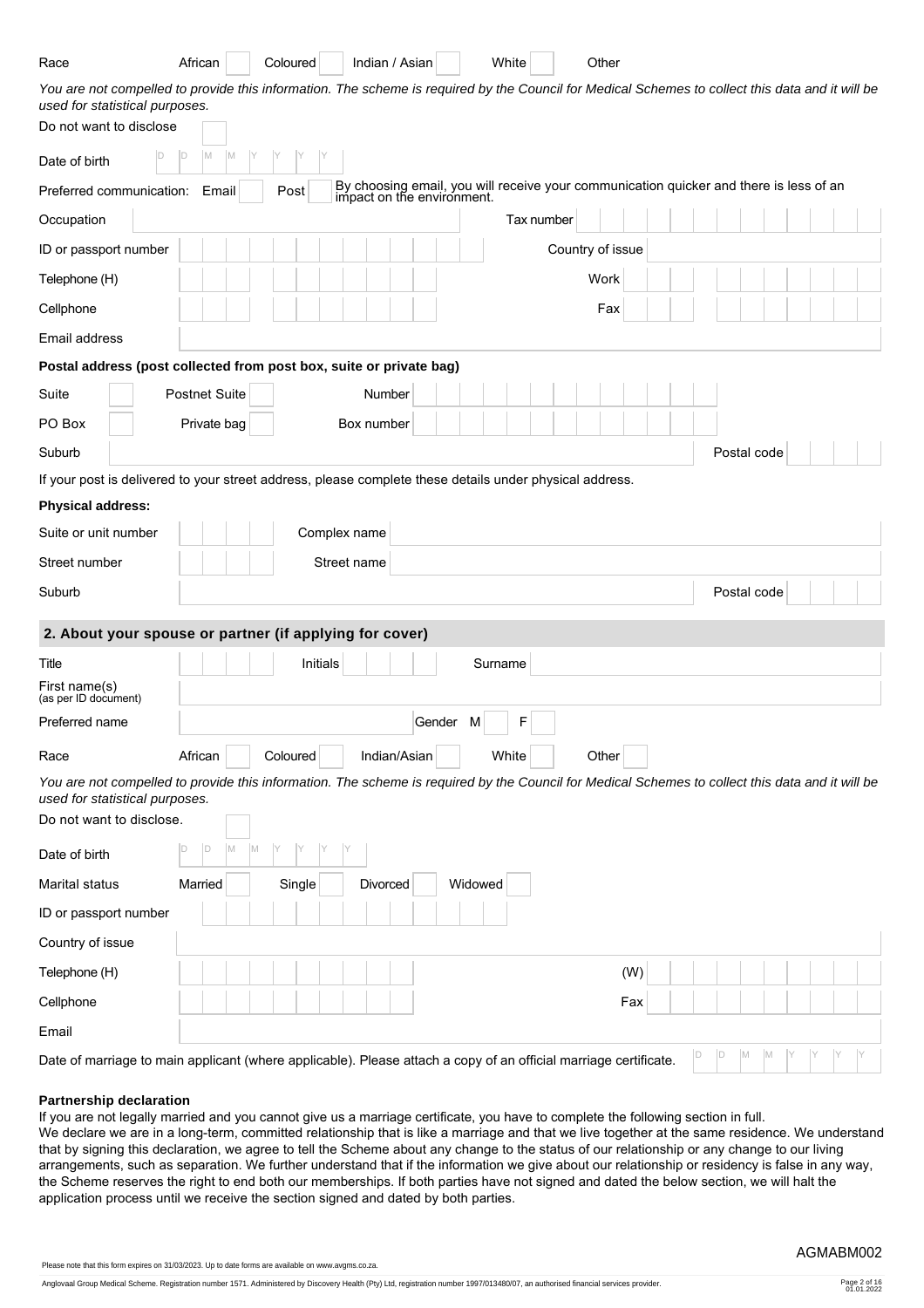|  |  |  | How long have you and your partner been in a relationship that is like a marriage? |  |  |
|--|--|--|------------------------------------------------------------------------------------|--|--|
|  |  |  |                                                                                    |  |  |

Signature of main applicant

Signature of partner

| Date $\boxed{\circ}$ $\boxed{\circ}$ $\boxed{\circ}$ $\boxed{\circ}$ $\boxed{\circ}$ $\boxed{\circ}$ $\boxed{\circ}$ $\boxed{\circ}$ $\boxed{\circ}$ $\boxed{\circ}$ $\boxed{\circ}$                                                                                                                                                                                                                                                                                                                                                    |  |  |  |  |  |
|-----------------------------------------------------------------------------------------------------------------------------------------------------------------------------------------------------------------------------------------------------------------------------------------------------------------------------------------------------------------------------------------------------------------------------------------------------------------------------------------------------------------------------------------|--|--|--|--|--|
| $\textbf{Date} \Big \begin{matrix} \texttt{D} & \begin{matrix} \texttt{D} & \begin{matrix} \texttt{M} & \begin{matrix} \texttt{M} & \begin{matrix} \texttt{Y} & \begin{matrix} \texttt{Y} & \begin{matrix} \texttt{Y} & \begin{matrix} \texttt{Y} & \begin{matrix} \texttt{Y} & \begin{matrix} \texttt{Y} & \begin{matrix} \texttt{Y} & \begin{matrix} \texttt{Y} & \begin{matrix} \texttt{Y} & \begin{matrix} \texttt{Y} & \begin{matrix} \texttt{Y} & \begin{matrix} \texttt{Y} & \begin{matrix} \texttt{Y} & \begin{matrix} \texttt$ |  |  |  |  |  |

| 3. About your dependants (only complete if applying for cover) |          |          |                |                               |             |    |                                                                                                                                                  |
|----------------------------------------------------------------|----------|----------|----------------|-------------------------------|-------------|----|--------------------------------------------------------------------------------------------------------------------------------------------------|
| Dependant 1                                                    |          |          |                |                               |             |    |                                                                                                                                                  |
| Title                                                          |          | Initials |                | Surname                       |             |    |                                                                                                                                                  |
| First names                                                    |          |          |                |                               |             |    |                                                                                                                                                  |
| Preferred name                                                 |          |          |                |                               | Gender<br>M | F  |                                                                                                                                                  |
| Race                                                           | African  | Coloured | Indian/Asian   | White                         | Other       |    |                                                                                                                                                  |
| used for statistical purposes.                                 |          |          |                |                               |             |    | You are not compelled to provide this information. The scheme is required by the Council for Medical Schemes to collect this data and it will be |
| Do not want to disclose.                                       |          |          |                |                               |             |    |                                                                                                                                                  |
| Date of birth                                                  | IM<br>IМ |          |                |                               |             |    |                                                                                                                                                  |
| Relationship to main member (for example, mother, child)       |          |          |                |                               |             |    |                                                                                                                                                  |
| ID or passport number                                          |          |          |                | Country of issue              |             |    |                                                                                                                                                  |
| If your dependant is 21 years and older, are they:             |          |          |                |                               |             |    |                                                                                                                                                  |
| Married?                                                       | Yes      | No       |                | Financially dependent on you? | Yes         | No |                                                                                                                                                  |
| Disabled?                                                      | Yes      | No       |                | A full-time student?          | Yes         | No |                                                                                                                                                  |
| Does your dependant earn an income?                            |          | Yes      | <b>No</b>      |                               |             |    |                                                                                                                                                  |
| How much does your dependant earn each month?                  |          |          | R              |                               |             |    |                                                                                                                                                  |
| Dependant 2                                                    |          |          |                |                               |             |    |                                                                                                                                                  |
| Title                                                          |          | Initials |                | Surname                       |             |    |                                                                                                                                                  |
| First names                                                    |          |          |                |                               |             |    |                                                                                                                                                  |
| Preferred name                                                 |          |          |                |                               | Gender<br>M | F  |                                                                                                                                                  |
| Race                                                           | African  | Coloured | Indian / Asian | White                         | Other       |    |                                                                                                                                                  |
| used for statistical purposes.                                 |          |          |                |                               |             |    | You are not compelled to provide this information. The scheme is required by the Council for Medical Schemes to collect this data and it will be |
| Do not want to disclose                                        |          |          |                |                               |             |    |                                                                                                                                                  |
| Date of birth                                                  | M        |          |                |                               |             |    |                                                                                                                                                  |
| Relationship to main member (for example, mother, child)       |          |          |                |                               |             |    |                                                                                                                                                  |
| ID or passport number                                          |          |          |                | Country of issue              |             |    |                                                                                                                                                  |
| If your dependant is 21 years and older, are they:             |          |          |                |                               |             |    |                                                                                                                                                  |
| Married?                                                       | Yes      | No       |                | Financially dependent on you? | Yes         | No |                                                                                                                                                  |
| Disabled?                                                      | Yes      | No       |                | A full-time student?          | Yes         | No |                                                                                                                                                  |
| Does your dependant earn an income?                            |          | Yes      | No             |                               |             |    |                                                                                                                                                  |
| How much does your dependant earn each month?                  |          |          | R              |                               |             |    |                                                                                                                                                  |

#### Please note that this form expires on 31/03/2023. Up to date forms are available on www.avgms.co.za.

Anglovaal Group Medical Scheme. Registration number 1571. Administered by Discovery Health (Pty) Ltd, registration number 1997/013480/07, an authorised financial services provider. Page 3 of 16

Page 3 of 16<br>01.01.2022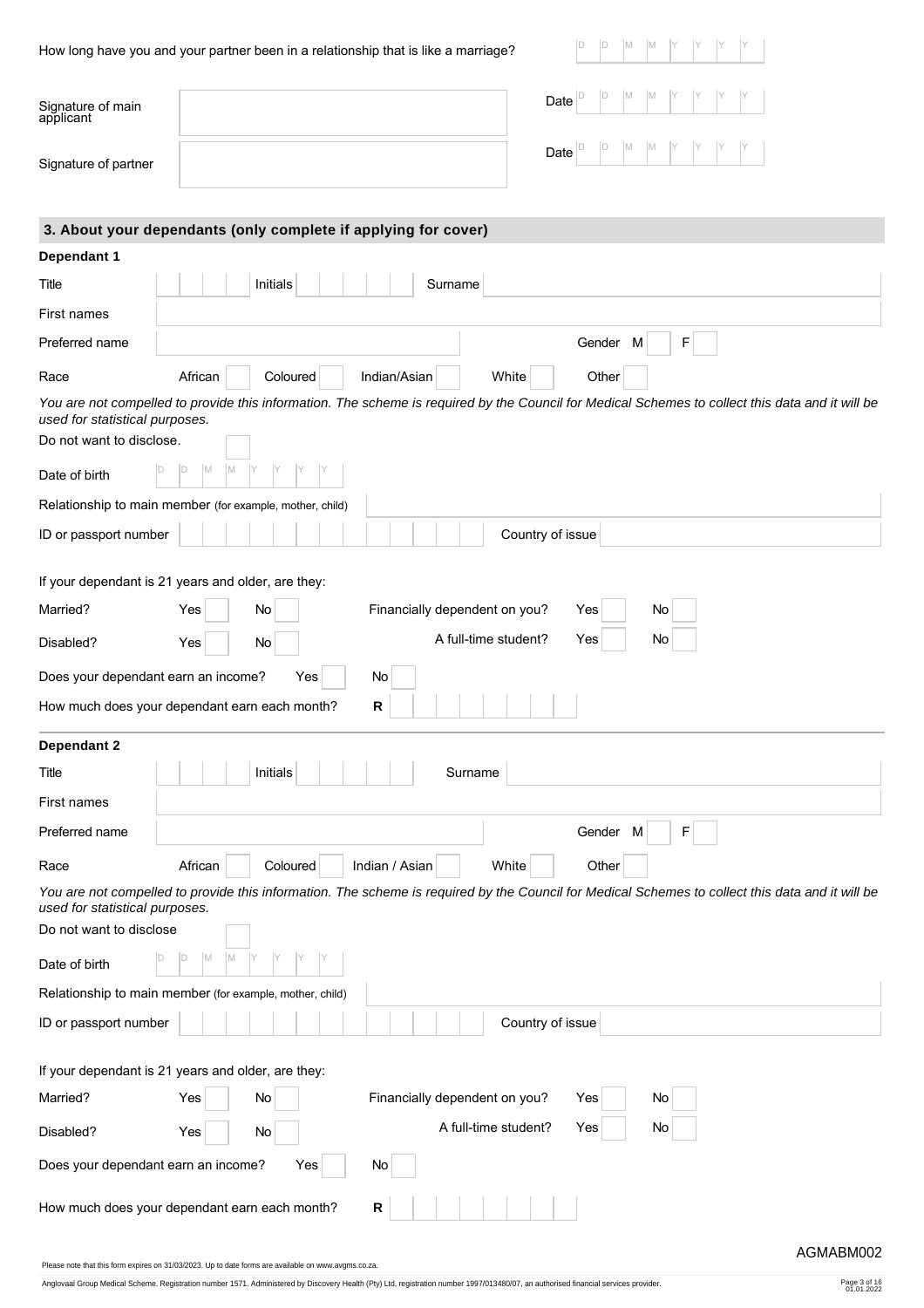| Dependant 3                                                                                                                                                                        |         |           |                               |                      |                  |    |   |  |
|------------------------------------------------------------------------------------------------------------------------------------------------------------------------------------|---------|-----------|-------------------------------|----------------------|------------------|----|---|--|
| Title                                                                                                                                                                              |         | Initials  |                               | Surname              |                  |    |   |  |
| First names                                                                                                                                                                        |         |           |                               |                      |                  |    |   |  |
| Preferred name                                                                                                                                                                     |         |           |                               |                      | Gender           | M  | F |  |
| Race                                                                                                                                                                               | African | Coloured  | Indian/Asian                  | White                | Other            |    |   |  |
| You are not compelled to provide this information. The scheme is required by the Council for Medical Schemes to collect this data and it will be<br>used for statistical purposes. |         |           |                               |                      |                  |    |   |  |
| Do not want to disclose                                                                                                                                                            |         |           |                               |                      |                  |    |   |  |
| Date of birth                                                                                                                                                                      |         |           |                               |                      |                  |    |   |  |
| Relationship to main member (for example, mother, child)                                                                                                                           |         |           |                               |                      |                  |    |   |  |
| ID or passport number                                                                                                                                                              |         |           |                               |                      | Country of issue |    |   |  |
| If your dependant is 21 years and older, are they:                                                                                                                                 |         |           |                               |                      |                  |    |   |  |
| Married?                                                                                                                                                                           | Yes     | No        | Financially dependent on you? |                      | Yes              | No |   |  |
| Disabled?                                                                                                                                                                          | Yes     | <b>No</b> |                               | A full-time student? | Yes              | No |   |  |
| Does your dependant earn an income?                                                                                                                                                |         | Yes       | No                            |                      |                  |    |   |  |
| How much does your dependant earn each month?                                                                                                                                      |         |           | R                             |                      |                  |    |   |  |
| 4. Please choose your income band                                                                                                                                                  |         |           |                               |                      |                  |    |   |  |
| Please mark which monthly salary band will apply to you                                                                                                                            |         |           |                               |                      |                  |    |   |  |

| Below R4 600      |  |
|-------------------|--|
| R4601<br>- R9100  |  |
| R9101 - R13 600   |  |
| R13 601 - R18 100 |  |
| R18101+           |  |

# **5. Your employment details**

| If your employer is paying your full contribution or a part of it and we need to debit their account, please complete this section: |
|-------------------------------------------------------------------------------------------------------------------------------------|
|-------------------------------------------------------------------------------------------------------------------------------------|

| Name of employer           | Employer or billing number   |
|----------------------------|------------------------------|
| Employee number            | M<br>M<br>Date of employment |
| 1. Employer contact person | 2. Employer contact person   |
| Telephone                  | Telephone                    |
| Email                      | Email                        |
| Branch name                | Branch number                |
| Department name            | Department number            |

Please make sure your employer completes this warranty:

# **Employer warranty**

1. We warrant that the main applicant detailed in section 1 is an employee of our organisation.

The Scheme may bill us for the amount due for this member in the same way as it does for our other employees with the Scheme.

| Authorised Signature |  |  |
|----------------------|--|--|
| Name/s               |  |  |
| Designation          |  |  |

Please note that this form expires on 31/03/2023. Up to date forms are available on www.avgms.co.za.

Anglovaal Group Medical Scheme. Registration number 1571. Administered by Discovery Health (Pty) Ltd, registration number 1997/013480/07, an authorised financial services provider. Page 4 of 16

Page 4 of 16<br>01.01.2022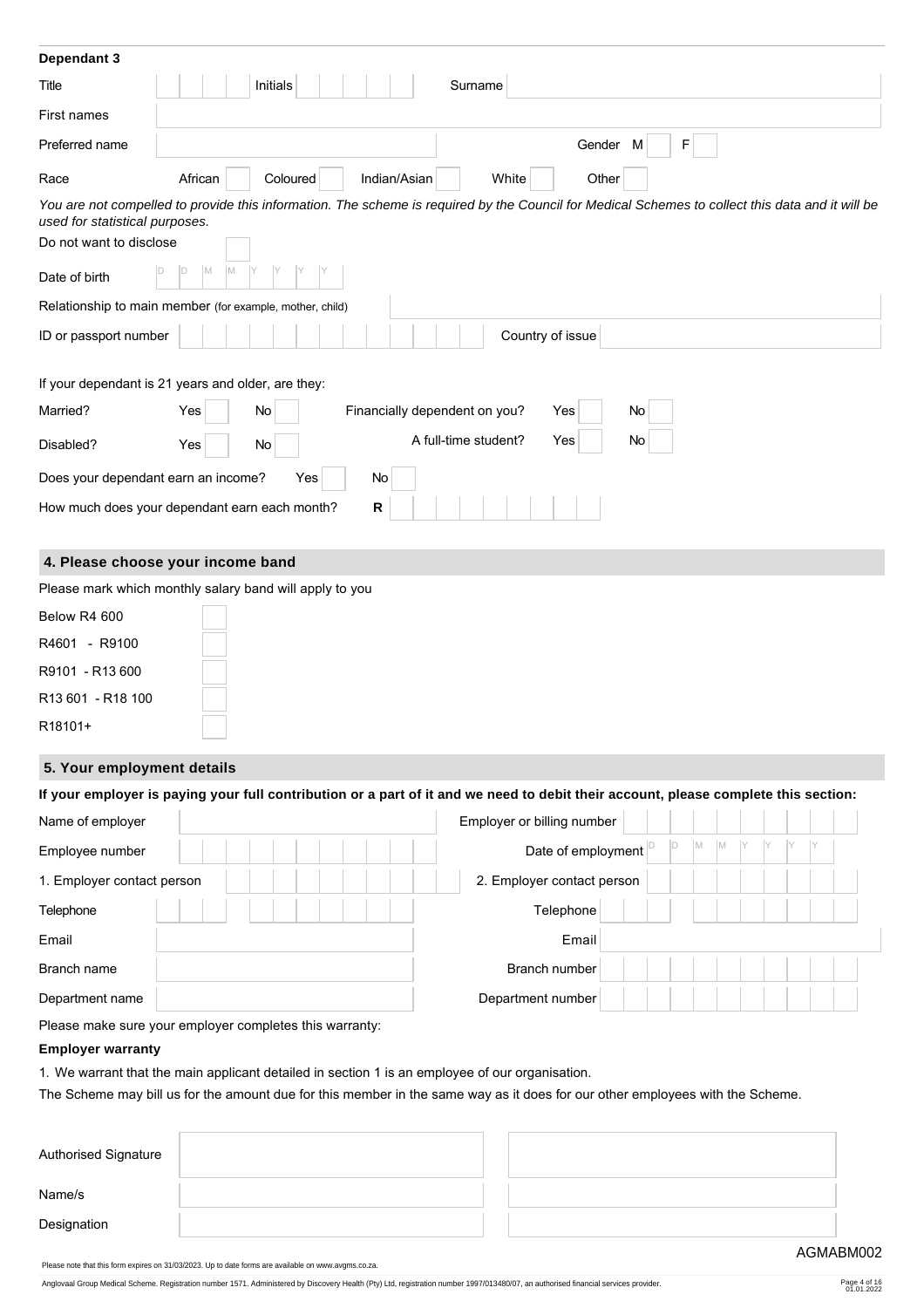## **6. Previous medical scheme details**

Please give us the details of all registered South African medical schemes that you previously belonged to. Please give us proof in the form of a membership certificate.

## **Main applicant**

| <b>Name</b> | Scheme name Start date                                               |    |    |     |           |    |    |      |     | <b>End date if already</b> |          |     |           |     |     |                  |     |                  | <b>Are they still</b> | <b>Reason for leaving</b> |  |
|-------------|----------------------------------------------------------------------|----|----|-----|-----------|----|----|------|-----|----------------------------|----------|-----|-----------|-----|-----|------------------|-----|------------------|-----------------------|---------------------------|--|
|             |                                                                      |    |    |     |           |    |    |      |     |                            | resigned |     |           |     |     |                  |     |                  |                       | a member?                 |  |
|             | IM.<br>$\mathsf{I}$ $\mathsf{Y}$<br>ID<br>IY<br>IY<br>ID<br><b>M</b> |    |    |     |           |    |    | IIID | ID  | IM.                        | IM.      |     |           |     |     | Yes <sub>1</sub> |     | <b>No</b>        |                       |                           |  |
|             |                                                                      | ID | ID | IM. | IM.       | IY | IY | IY.  | IY. | IIId                       | ID       | IM. | <b>IM</b> |     |     |                  |     | Yes <sub>1</sub> |                       | <b>No</b>                 |  |
|             |                                                                      | ID | ID | IM. | <b>IM</b> | IY | IY | IV.  | IV. | IIId                       | ID       | IM. | IM.       | IY. | IY. | $\vee$           | l Y | Yes i            |                       | No                        |  |

**If all dependant/s were on the same medical schemes as completed above, please tick here to confirm this.**

## **If any of your dependant/s applying for cover belonged to different medical schemes, please complete them below:**

| <b>Dependant</b> |  |        | <b>Start date</b> |     |          |    |    |     |     |     | End date if already |           |           |     |    |     | Are they still |           | <b>Reason for leaving</b> |  |
|------------------|--|--------|-------------------|-----|----------|----|----|-----|-----|-----|---------------------|-----------|-----------|-----|----|-----|----------------|-----------|---------------------------|--|
| name             |  |        |                   |     |          |    |    |     |     |     | resigned            |           |           |     |    |     |                | a member? |                           |  |
|                  |  | D      | D                 | IM. | <b>M</b> | IY | IY | IY  | IY  | IID | ID.                 | IM.       | <b>IM</b> | IY  | IY | IY  | IY.            | Yes       | No                        |  |
|                  |  |        | ID.               | İM. | <b>M</b> | IY | IY | IY  | IY  | lld | ID.                 | <b>IM</b> | <b>M</b>  | IY  | ΙY | IY  | IY             | Yes       | No                        |  |
|                  |  |        | Id                | M   | M        | IY | IY | IY  | IY  | lld | ID.                 | IM.       | M         | IY  | Y  | ΙY  | IY             | Yes       | No                        |  |
|                  |  | $\Box$ | ID.               | M   | M        | IY | IY | IY. | IY  | ID  | ID.                 | IM.       | <b>M</b>  | IY. | Y  | ΙY  | IY.            | Yes       | No                        |  |
|                  |  |        | ID                | M   | M        | IY |    | Y   | IY  | ID  | ID.                 | IM.       | <b>M</b>  | IY  | Y  | IY  | ly.            | Yes       | No                        |  |
|                  |  | $\Box$ | ID.               | M   | IM.      | IY | IY | IY. | IY  | 1D  | D                   | IM.       | M         | IY. | Y  | IY. | IY.            | Yes       | No                        |  |
|                  |  | $\Box$ | ID.               | M   | M        | IY | IY | IY. | IY. | ID  | ID.                 | IM.       | M         | IY  | IY | IY  | IY.            | Yes       | No                        |  |
|                  |  |        | ID                | IM. | <b>M</b> | IY | IY | IY  | IY  | ID  | ID.                 | IM.       | <b>M</b>  | IY  | IY | IY  | IY.            | Yes       | No                        |  |

# **7. Your banking details**

## **7.1 Your contributions**

#### **Should you be paying your contributions in full or in part, please complete this section:**

## **Please note: we cannot accept credit card account details**

| Bank name                    |                                                                                                                                  |           |
|------------------------------|----------------------------------------------------------------------------------------------------------------------------------|-----------|
| Branch name                  | Branch code                                                                                                                      |           |
| Account number               |                                                                                                                                  |           |
| Type of account              | Cheque<br>Savings                                                                                                                |           |
| Accountholder                |                                                                                                                                  |           |
| Account holder contact       |                                                                                                                                  |           |
| Account holder email address |                                                                                                                                  |           |
|                              | If third party bank details, please insert the third party ID number.                                                            |           |
| <b>ID Number</b>             |                                                                                                                                  |           |
| Signature of accountholder   |                                                                                                                                  |           |
|                              | Original hand signature required                                                                                                 |           |
| 7.2 Your claims refund       |                                                                                                                                  |           |
|                              | May we use the same account from which contributions are deducted in order to refund your claims?                                | Yes<br>No |
| you wish to use:             | If you do not wish to use the same banking details for your contributions and claims refunds, please provide us with the details |           |

#### **Please note: we cannot accept credit card account details**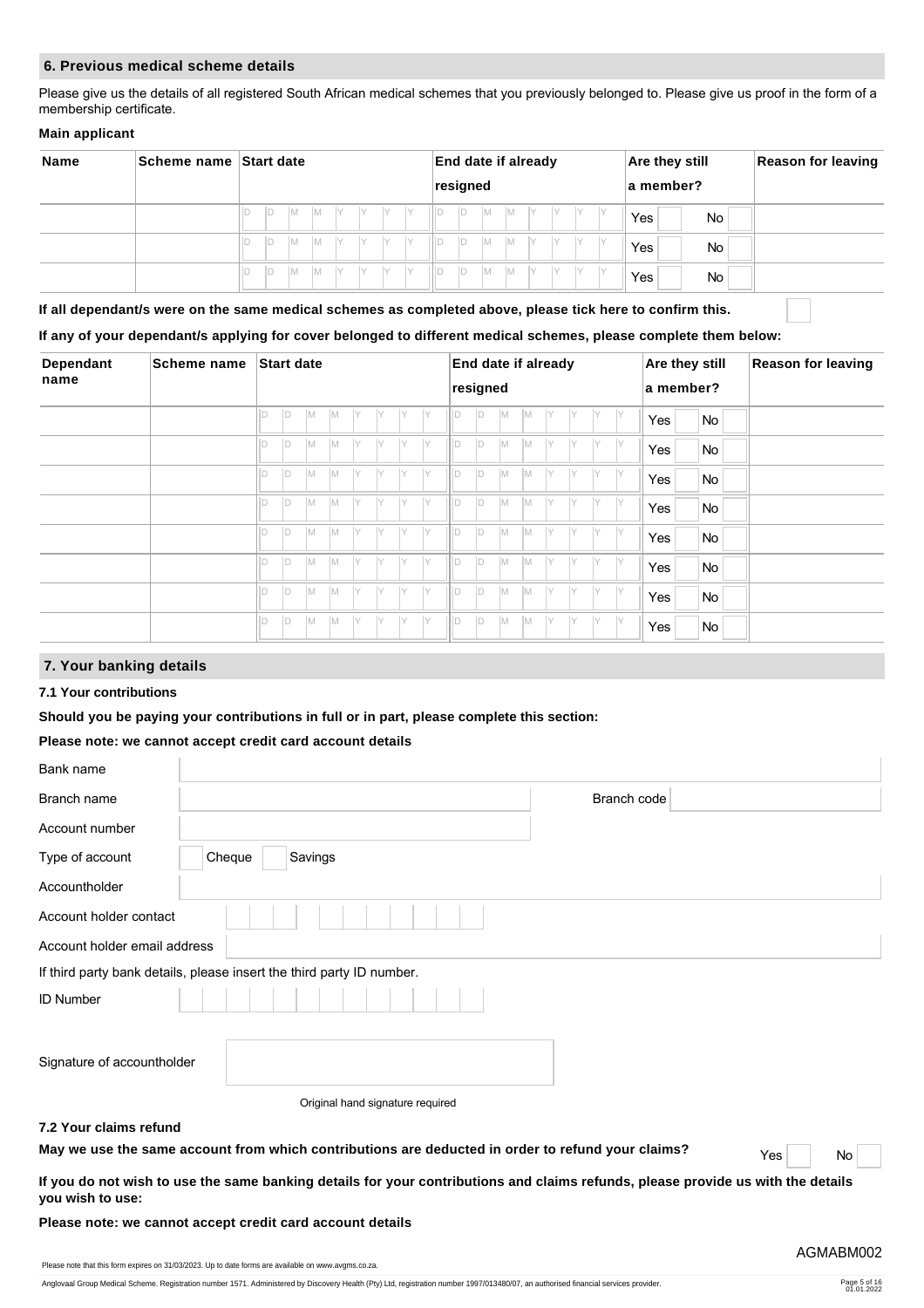| Bank name        |                                                                       |
|------------------|-----------------------------------------------------------------------|
| Branch name      | Branch code                                                           |
| Account number   |                                                                       |
| Type of account  | Cheque<br>Savings                                                     |
| Accountholder    |                                                                       |
|                  | If third party bank details, please insert the third party ID number. |
| <b>ID Number</b> |                                                                       |

By signing this application, you agree that once claims have been refunded into the selected bank account, Anglovaal Group Medical Scheme will not be responsible in any way for the amounts refunded.

### **8. Your health questions**

Have you or **any dependant/s** in this application **ever** experienced, been treated for, or are you currently suffering from any of the following symptoms, conditions or disorders? We have listed some examples of conditions, symptoms or disorders under each question. These are only examples and not the full list of conditions, symptoms or disorders. Please include congenital abnormalities.

We use this information only for lawful purposes, for example, enabling us and our administrator to process your application and to optimally administer your membership, to verify whether the information you provide on this application form is true and complete, to provide you with customized information relevant to your health status, to develop disease management programs for specific conditions, to review and enhance Scheme benefits, to improve Scheme's financial modeling,to assist the Scheme to better assess and mitigate its risk and other beneficial uses. A condition specific waiting period will only be imposed on your membership if you or your dependant received or were recommended any medical advice, diagnosis, care or treatment within a within a 12-month period ending on the date on which this application is considered to be fully and properly made.

**Please take note that if you have any symptom or condition not listed in the questions below, you should highlight and provide full details of this symptom or condition in response to question 9.18 below**. Indication of existing medical conditions on this application does not automatically enroll you/your dependants onto the Scheme's Disease Management programme. For more information with regards to the Schemes disease management enrollment visit [www.avgms.co.za](http://www.avgms.co.za).

## **8.1 Tumours, growths and disorders of the skin Yes No**

Example: abnormal pap smear results, skin lesions, eczema, psoriasis, breast disease, non-cancerous tumours, cancerous tumours, cancer of any organ, fibrocystic breast disease, fibroadenoma, lump in breast, abnormal mammogram result, abnormal PSA (prostate specific antigen) result, or other skin conditions, abscess, any autoimmune conditions, any congenital conditions.

| <b>Patient</b><br>name | diagnosis | Symptoms/Medical Date first diagnosed/<br>symptoms | Medicine<br>Date of last symptoms,<br>consultations and/or<br>$ $ used for<br>hospitalisation<br>this<br>condition<br>∣and<br>dosage | Date of last treatment taken |
|------------------------|-----------|----------------------------------------------------|--------------------------------------------------------------------------------------------------------------------------------------|------------------------------|
|                        |           | $\vee$                                             | M<br>Y<br>M                                                                                                                          | ID<br>Iм                     |
|                        |           | $\checkmark$                                       | $\vee$<br>M<br>Iv<br>M                                                                                                               | ID<br>Iм                     |

# **8.2 Heart and circulation conditions Yes No**

Example: chest pain, palpitations, shortness of breath, coronary heart disease, angina, heart attack, arrhythmia, high blood pressure (hypertension), cardiomyopathy, valvular heart disease or heart valve replacement, rheumatic fever, high cholesterol, previous heart surgery, stents, pacemaker, any autoimmune conditions, any congenital conditions, peripheral vascular disease.

| <b>Patient</b><br>name | diagnosis | Symptoms/Medical Date first diagnosed/<br>symptoms | Date of last symptoms,<br>consultations and/or<br>hospitalisation | Medicine<br>Date of last treatment taken<br>used for<br>this<br>$ $ condition<br>land<br>dosage |
|------------------------|-----------|----------------------------------------------------|-------------------------------------------------------------------|-------------------------------------------------------------------------------------------------|
|                        |           | Y<br>IY<br>$\checkmark$                            | M                                                                 | ID<br>Iм                                                                                        |
|                        |           | IY<br>М<br>M                                       | M                                                                 | ID<br>ΙM                                                                                        |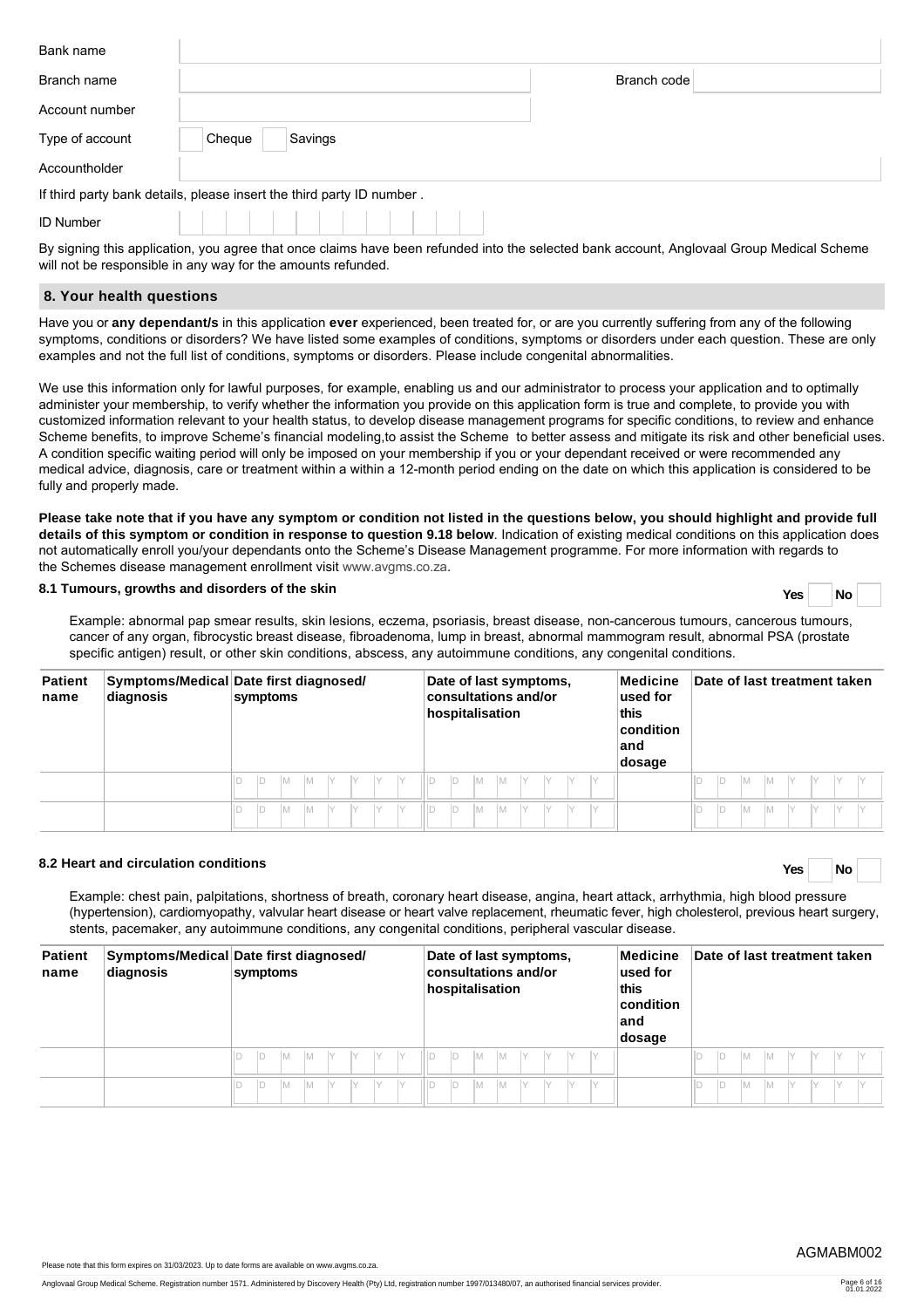## **8.3 Gynaecological and Obstetric conditions8.3 Gynaecological and Obstetric conditions Yes No**

Example: abnormal pap smear results, abnormal menstrual bleeding, endometriosis, miscarriage, polycystic ovarian syndrome, infertility, ectopic pregnancy, any autoimmune conditions, any congenital conditions.

| <b>Patient</b><br>name | diagnosis | Symptoms/Medical Date first diagnosed/<br>symptoms | Medicine<br>Date of last symptoms,<br>consultations and/or<br>$ $ used for<br>hospitalisation<br>this<br>$ $ condition<br>∣and<br>dosage | Date of last treatment taken     |
|------------------------|-----------|----------------------------------------------------|------------------------------------------------------------------------------------------------------------------------------------------|----------------------------------|
|                        |           | M<br>Y<br>M                                        | D<br>M<br>IM.                                                                                                                            | ID<br>IM.<br>Iм                  |
|                        |           | $\vee$<br>M<br>M<br>IY                             | IM.<br>IY.<br>M<br>IV                                                                                                                    | ID<br>M<br>$\vee$<br>$\vee$<br>M |

# **8.4 Are you or any of your dependants pregnant or undergoing treatment/investigation for pregnancy? Yes No**

**Patient name Symptoms/Medical Date first diagnosed/ diagnosis symptoms Date of last symptoms, consultations and/or hospitalisation Medicine used for this condition and dosage Date of last treatment taken** D D M M Y Y Y Y D D M M Y Y Y Y D D M M Y Y Y Y D D M M Y Y Y Y D D M M Y Y Y Y D D M M Y Y Y Y

# **8.5 Mental health8.5 Mental health Yes No**

Example: mood disorders (depression, bipolar disorder), anxiety disorders, schizophrenia, personality disorders, sleeping disorders (i.e. narcolepsy), eating disorders, Alzheimer's disease, dementia, attention deficit-hyperactivity disorder, drug and/or alcohol abuse or rehabilitation, suicide attempt, post traumatic stress disorders, counselling and any other psychological conditions, any autoimmune conditions, any congenital conditions.

| <b>Patient</b><br>name | diagnosis | Symptoms/Medical Date first diagnosed/<br>symptoms | Date of last symptoms,<br>Medicine<br><b>consultations and/or</b><br>used for<br>this<br>hospitalisation<br>$ $ condition<br>land<br>dosage | Date of last treatment taken |
|------------------------|-----------|----------------------------------------------------|---------------------------------------------------------------------------------------------------------------------------------------------|------------------------------|
|                        |           | M<br>M<br>Iv<br>IV                                 | D<br>M<br>M<br>IY.                                                                                                                          | M<br>ID                      |
|                        |           | D<br>M<br>M                                        | M<br>Iм<br>D                                                                                                                                | ID<br>M                      |

# **8.6 Metabolic or endocrine conditions Yes No**

Example: diabetes mellitus (high blood sugar), diabetes insipidus, thyroid disease, Addison's disease, Cushing's syndrome, metabolic syndrome, parathyroid disease, Paget's disease, osteoporosis, growth deficiency, metabolic disorders, Conn's syndrome, any autoimmune conditions, any congenital conditions.

| <b>Patient</b><br>name | diagnosis | Symptoms/Medical Date first diagnosed/<br>symptoms | Medicine<br>Date of last symptoms,<br>consultations and/or<br>$\sf used$ for<br>hospitalisation<br>this<br>condition<br>∣and<br>dosage | Date of last treatment taken |
|------------------------|-----------|----------------------------------------------------|----------------------------------------------------------------------------------------------------------------------------------------|------------------------------|
|                        |           | V<br>M<br>V<br>IY<br>IY<br>M                       | D<br>IV<br>M<br>M                                                                                                                      | ID<br>M                      |
|                        |           | IY<br>M<br>Y<br>M<br>$\vee$                        | IY<br>M<br>M                                                                                                                           | ID<br>M                      |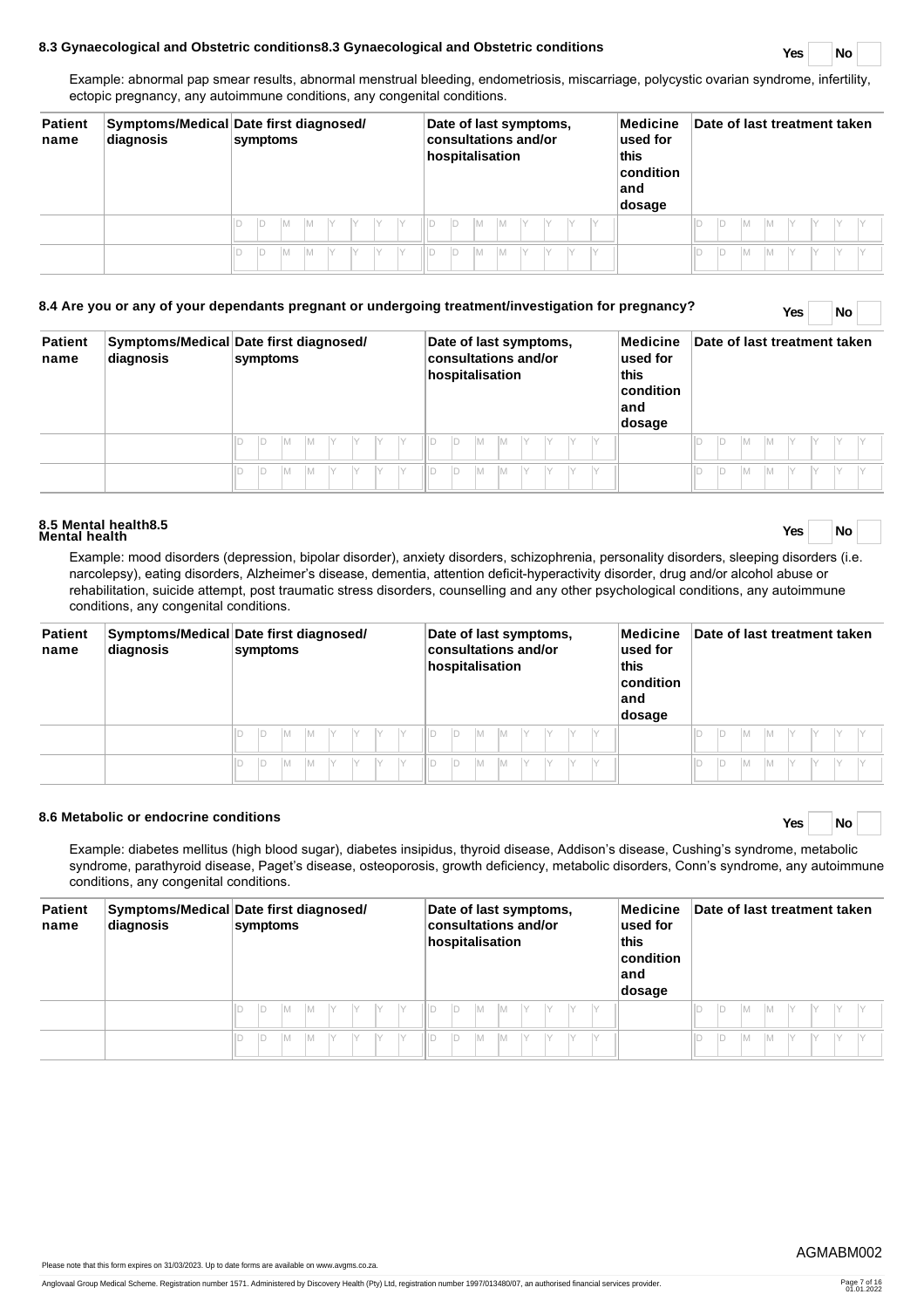## **8.7. Abdominal conditions Yes No**

Example: hepatitis, cirrhosis, portal hypertension, liver disease, liver failure, pancreatitis, cystic fibrosis, gall bladder/stones, GORD (reflux), heartburn, oesophageal disease, hernias, gastritis, ulcers, malabsorption, Crohn's disease ulcerative colitis, diverticulitis, Irritable Bowel Syndrome (IBS), Hemorrhoids, long standing constipation/diarrhea, ongoing abdominal pain, ascites (fluid in the abdomen), any autoimmune conditions, any congenital conditions.

| <b>Patient</b><br>name | diagnosis | Symptoms/Medical Date first diagnosed<br>/symptoms | Date of last symptoms,<br>consultations and/or<br>hospitalisation | Medicine Date of last treatment taken<br>used for<br>this<br><b>condition</b><br>land<br>dosage |
|------------------------|-----------|----------------------------------------------------|-------------------------------------------------------------------|-------------------------------------------------------------------------------------------------|
|                        |           | Iм<br>ID                                           | IM.<br>IM.<br>ID<br>IY                                            | M<br>Iм<br>IV                                                                                   |
|                        |           | D<br>lм                                            | IY<br>IM.                                                         | ID<br>M<br>Iм<br>IY                                                                             |

# **8.8 Brain and nerve conditions Yes No**

Example: stroke, epilepsy, seizures, multiple sclerosis, motor neuron disease, myasthenia gravis, migraine, other chronic headaches, Parkinson's disease, paraplegia, hemiplegia, quadriplegia, spinal cord injury, hydrocephalus, brain shunt (VP shunt used to drain fluid from the brain), Intellectual disability, CVA, bleeding on the brain, any autoimmune conditions, any congenital conditions, down's syndrome.

| <b>Patient</b><br>name | Symptoms/Medical Date first diagnosed/<br>diagnosis |        | symptoms |  |  | Date of last symptoms,<br><b>consultations and/or</b><br>hospitalisation |  |     |  |  |  |  |    | Medicine Date of last treatment taken<br>used for<br>this<br>$ $ condition $ $<br>land<br>dosage |    |    |  |  |  |
|------------------------|-----------------------------------------------------|--------|----------|--|--|--------------------------------------------------------------------------|--|-----|--|--|--|--|----|--------------------------------------------------------------------------------------------------|----|----|--|--|--|
|                        |                                                     |        | M        |  |  | Hв                                                                       |  | IM. |  |  |  |  | IY |                                                                                                  | ID | ١M |  |  |  |
|                        |                                                     | $\Box$ | łм       |  |  |                                                                          |  | M   |  |  |  |  | IY |                                                                                                  | ID | ١M |  |  |  |

# **8.9 Breathing and respiratory conditions Yes No**

Example: asthma, chronic obstructive pulmonary disease, bronchiectasis, tuberculosis, bronchitis or emphysema, cystic fibrosis, sarcoidosis, pneumonia, interstitial lung disease-chronic cough > 3months any autoimmune conditions, any congenital conditions.

| <b>Patient</b><br>name | diagnosis | Symptoms/Medical Date first diagnosed/<br>symptoms | Medicine<br>Date of last symptoms,<br>consultations and/or<br>$ $ used for<br>hospitalisation<br>this<br>condition<br>∣and<br>dosage | Date of last treatment taken |
|------------------------|-----------|----------------------------------------------------|--------------------------------------------------------------------------------------------------------------------------------------|------------------------------|
|                        |           | Y<br>IY                                            | M<br>Y<br>M<br>IY                                                                                                                    | ID<br>IM.<br>IM.             |
|                        |           | ID<br>$\checkmark$<br>М                            | M<br>Y<br>M                                                                                                                          | ID<br>ΙM                     |

# **8.10 Musculoskeletal (back, bone and muscle pain) Yes No**

Example: arthritis (any form), ongoing joint or muscular pain, ankylosing spondylitis, degenerative disc disease, scoliosis, kyphosis, spinal stenosis, gout, injury, physical disability, any autoimmune conditions, any congenital conditions.

| <b>Patient</b><br>name | diagnosis | Symptoms/Medical Date first diagnosed/<br>symptoms | Date of last symptoms,<br>Medicine<br>consultations and/or<br>$ $ used for<br>hospitalisation<br>this<br>condition<br>∣and<br>dosage | Date of last treatment taken |
|------------------------|-----------|----------------------------------------------------|--------------------------------------------------------------------------------------------------------------------------------------|------------------------------|
|                        |           | $\vee$                                             | V<br>M<br>M                                                                                                                          | ID<br>Iм                     |
|                        |           | ID<br>$\vee$<br>$\checkmark$<br>$\vee$<br>M        | $\vee$<br>M<br>M                                                                                                                     | ID<br>ΙM                     |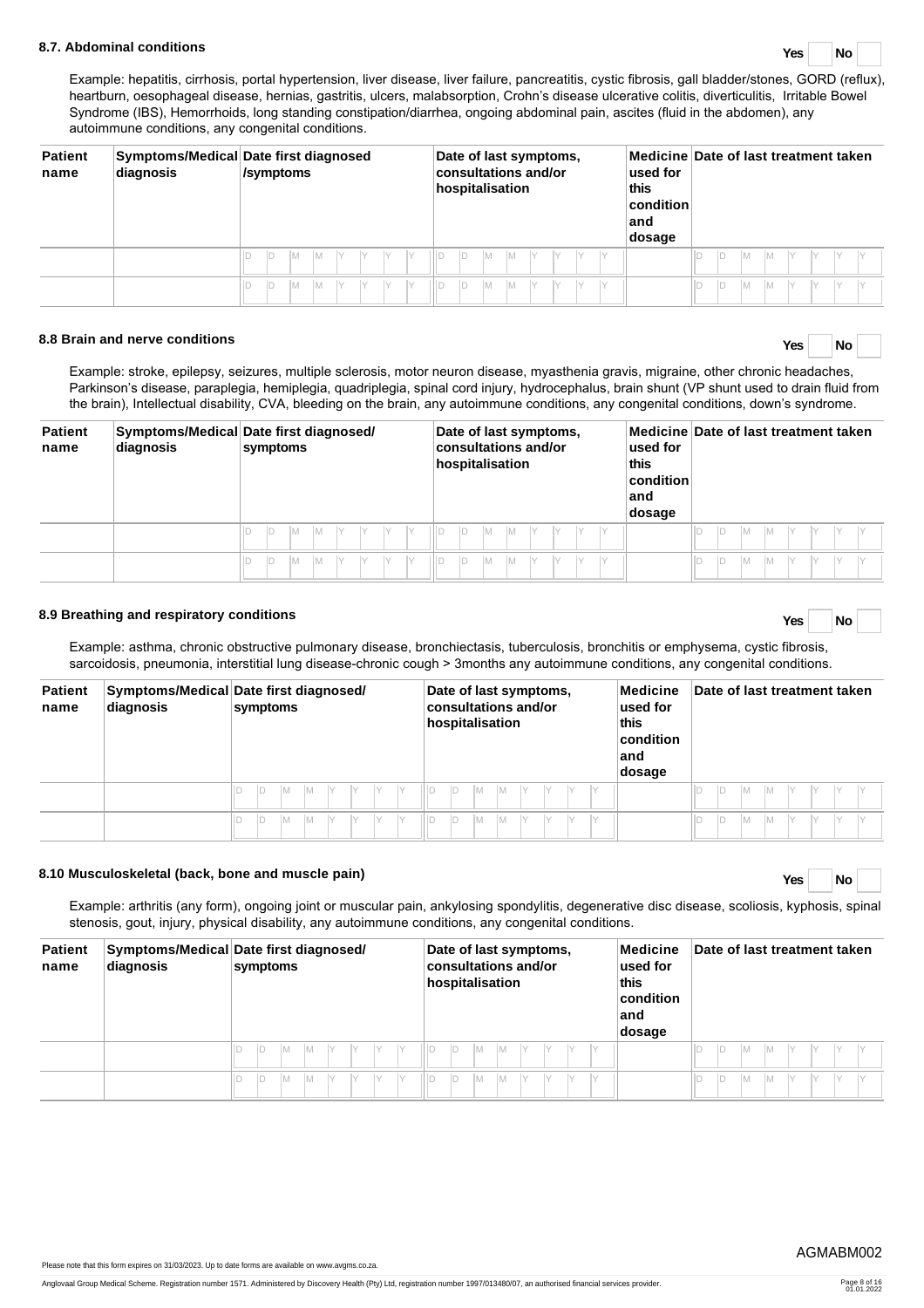# **8.11 Kidney or urinary conditions including current or past dialysis Yes No**

Example: kidney failure, kidney stones, recurrent urinary infections, glomerulonephritis, nephrotic syndrome, polycystic kidney disease, urinary incontinence, neurogenic bladder (loss of bladder control or inability to empty the bladder), bladder infections, other bladder or kidney problems, any autoimmune conditions, any congenital conditions.

| <b>Patient</b><br>name | diagnosis | Symptoms/Medical Date first diagnosed/<br>symptoms | Date of last symptoms,<br>consultations and/or<br>hospitalisation | Medicine<br>$ $ used for<br>this<br>condition<br>∣and<br>dosage | Date of last treatment taken |
|------------------------|-----------|----------------------------------------------------|-------------------------------------------------------------------|-----------------------------------------------------------------|------------------------------|
|                        |           | $\vee$                                             | IY<br>IY<br>V<br>IY<br>M<br>M                                     |                                                                 | Iм<br>Iv<br>M                |
|                        |           | $\checkmark$<br>$\vee$<br>M<br>M<br>$\checkmark$   | Iv<br>M<br>$\vee$<br>$\vee$<br>Iv<br>M                            |                                                                 | ID<br>M<br>M<br>IV           |

# **8.12 Blood conditions Yes No**

Example: deep vein thrombosis, anaemia, polycythaemia vera, blood clotting diseases, leukaemia, lymphoma, pulmonary embolus, haemophilia, , haemochromatosis and other bleeding disorders, any autoimmune conditions, any congenital conditions.

| <b>Patient</b><br>name | diagnosis | Symptoms/Medical Date first diagnosed/<br>symptoms | Date of last symptoms,<br>Medicine<br>consultations and/or<br>$ $ used for<br>hospitalisation<br><b>this</b><br>condition<br>∣and<br>dosage | Date of last treatment taken |
|------------------------|-----------|----------------------------------------------------|---------------------------------------------------------------------------------------------------------------------------------------------|------------------------------|
|                        |           | Y<br>IY.<br>IY<br>IМ<br>M                          | IM.<br>IY<br>M                                                                                                                              | M<br>Iм                      |
|                        |           | IY<br>M<br>$\vee$<br>M                             | Iм<br>M                                                                                                                                     | M<br>ΙM                      |

# **8.13 Eye conditions Yes No**

Example: cataract, keratoconus, corneal ulcer, uveitis, glaucoma, squint, ptosis, retinopathy, macular degeneration, cornea transplant, eye surgery, blurred vision, eye infections, blindness (partial or full), retinal detachment, any autoimmune conditions, any congenital conditions.

| <b>Patient</b><br>name | diagnosis | Symptoms/Medical Date first diagnosed/<br>symptoms | Medicine<br>Date of last symptoms,<br>consultations and/or<br>$ $ used for<br>hospitalisation<br>this<br>condition<br>∣and<br>dosage | Date of last treatment taken |
|------------------------|-----------|----------------------------------------------------|--------------------------------------------------------------------------------------------------------------------------------------|------------------------------|
|                        |           | - IY<br>$\checkmark$                               | III D<br>M<br>М                                                                                                                      | M                            |
|                        |           | ID<br>$\checkmark$<br>M                            | M<br>М                                                                                                                               | ID<br>M                      |

# **8.14 Ear, nose and throat (ENT) and dentistry conditions Yes No**

Example: otitis media (middle ear infection), otitis externa (ear canal infection), hearing problems, hearing aid, cochlear implant, tonsillitis, adenoiditis, vertigo, deafness, sinus problem, nasal surgery, dental treatment or dental surgery, any autoimmune conditions, any congenital conditions.

| <b>Patient</b><br>name | diagnosis | Symptoms/Medical Date first diagnosed/<br>symptoms | Date of last symptoms,<br>Medicine<br>consultations and/or<br>used for<br>hospitalisation<br>this<br>condition<br>∣and<br>dosage | Date of last treatment taken |
|------------------------|-----------|----------------------------------------------------|----------------------------------------------------------------------------------------------------------------------------------|------------------------------|
|                        |           | $\vee$                                             | M<br>M                                                                                                                           | D<br>M                       |
|                        |           | M                                                  | M<br>$\vee$<br>M                                                                                                                 | ID<br>M                      |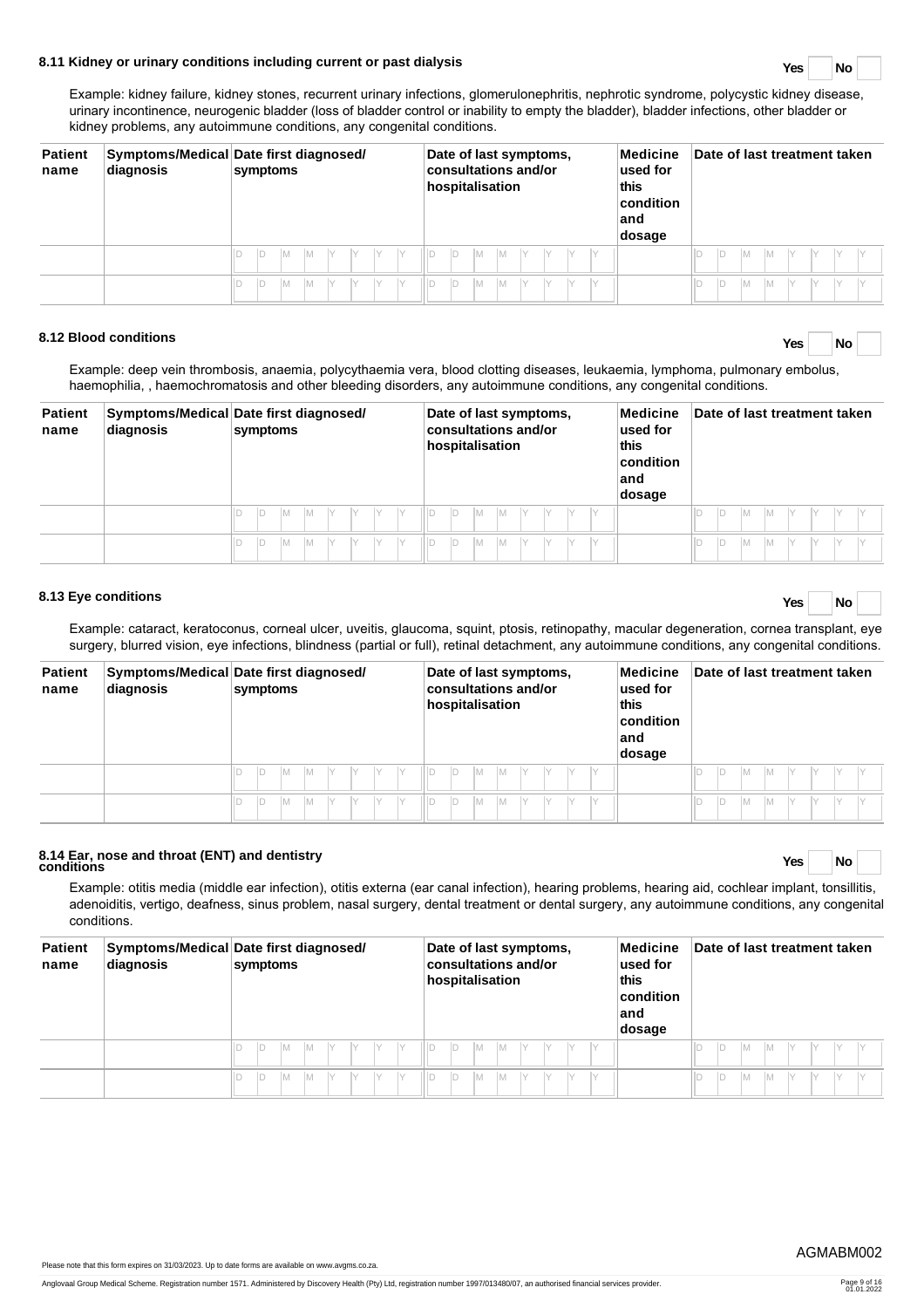# **8.15 Male urogenital conditions Yes No**

Example: prostate disorders, urogenital defects, varicocele, undescended testes, phimosis, urinary incontinence, infertility any autoimmune conditions, any congenital conditions.

| <b>Patient</b><br>name | diagnosis | Symptoms/Medical Date first diagnosed/<br>symptoms | Date of last symptoms,<br>Medicine<br>consultations and/or<br>used for<br>hospitalisation<br>this<br>condition<br>land<br>dosage | Date of last treatment taken |
|------------------------|-----------|----------------------------------------------------|----------------------------------------------------------------------------------------------------------------------------------|------------------------------|
|                        |           | $\checkmark$<br>IY<br>M<br>M<br>IV                 | ID<br>IV.<br>IМ<br>M<br>IY                                                                                                       | M<br>ID<br>IМ                |
|                        |           | IY.<br>M<br>M                                      | D<br>M<br>$\vee$<br>M<br>IY                                                                                                      | ID<br>IМ                     |

# **8.16 Are any of your dependants expecting surgery or planning hospitalisation or treatment in the next 12 months or have they been admitted to hospital in the last 12 months? Yes No**

| <b>Patient</b><br>name | diagnosis | Symptoms/Medical Date first diagnosed/<br>symptoms |   |    | Date of last symptoms,<br>consultations and/or<br>hospitalisation |     |     |  |  |     |   | Medicine<br>used for<br>this<br>$ $ condition<br>∣and<br>dosage | Date of last treatment taken |  |  |  |  |  |    |   |     |     |                        |  |
|------------------------|-----------|----------------------------------------------------|---|----|-------------------------------------------------------------------|-----|-----|--|--|-----|---|-----------------------------------------------------------------|------------------------------|--|--|--|--|--|----|---|-----|-----|------------------------|--|
|                        |           |                                                    | M | IМ | IY.                                                               | IY. | IV. |  |  | ID. | M | Iм                                                              | IY                           |  |  |  |  |  | D  | M | IM. | IY. | $\mathsf{I}\mathsf{V}$ |  |
|                        |           |                                                    | M | M  | Y                                                                 | IY. |     |  |  | ID  | M | M                                                               |                              |  |  |  |  |  | ID | M |     |     |                        |  |

# 8.17 Have any of your dependants received or not yet received medical advice or treatment for symptoms, Yes No<br>not yet diagnosed by a medical professional, in the last 12 months before this application?

| <b>Patient</b><br>name | diagnosis | Symptoms/Medical Date first diagnosed   | Date of last symptoms,<br>consultations and/or<br>hospitalisation | Medicine<br>used for<br>this<br>condition<br>∣and<br>dosage | Date of last treatment taken        |
|------------------------|-----------|-----------------------------------------|-------------------------------------------------------------------|-------------------------------------------------------------|-------------------------------------|
|                        |           | IY.<br>D<br>IV<br>Iv<br>Iм<br>IY.<br>Iм | 11 D<br>IY<br>D<br>IV<br>IY<br>M<br>IY<br>M                       |                                                             | $\Box$<br>M<br>IV<br>Iм<br>IV<br>IV |
|                        |           | ID<br>IY<br>Iм<br>M                     | IY.<br>IY<br>M<br>M                                               |                                                             | ID<br>M<br>IM.<br>IY                |

# **8.18 Have any of your dependants been diagnosed with or received treatment for, any condition not mentioned in the questions above, in the last 12 months before this application? Yes No**

| <b>Patient</b><br>name | Medical<br>diagnosis | Date first diagnosed/<br>symptoms | Date of last symptoms,<br>consultations and/or<br>hospitalisation | Medicine<br>used for this<br>condition<br>and dosage | Date of last treatment taken |
|------------------------|----------------------|-----------------------------------|-------------------------------------------------------------------|------------------------------------------------------|------------------------------|
|                        |                      | IY<br>IY<br>IM.                   | IY<br>M<br>IIID<br>M                                              |                                                      | IM.<br>ΙM                    |
|                        |                      |                                   | IM.<br>IM.                                                        |                                                      | IM.<br>ΙM                    |

# **HIV and AIDS**

You do not need to disclose your HIV status nor that of your dependant/s on this form if you do not feel comfortable doing so. However, should you, or one or more of your dependants, be HIV positive, you or they must call us on 0800 226 5633 within seven working days from the date that your Anglovaal Group Medical Scheme membership is activated. We treat this information in the strictest confidence. If you or one or more of your dependants, are HIV positive, it is in your/their interest to register on our HIVCare Programme. A 12-month conditionspecific waiting period may however apply. When you call in to register on the HIVCare Programme, kindly confirm these details.

Please note that this form expires on 31/03/2023. Up to date forms are available on www.avgms.co.za.

Anglovaal Group Medical Scheme. Registration number 1571. Administered by Discovery Health (Pty) Ltd, registration number 1997/013480/07, an authorised financial services provider.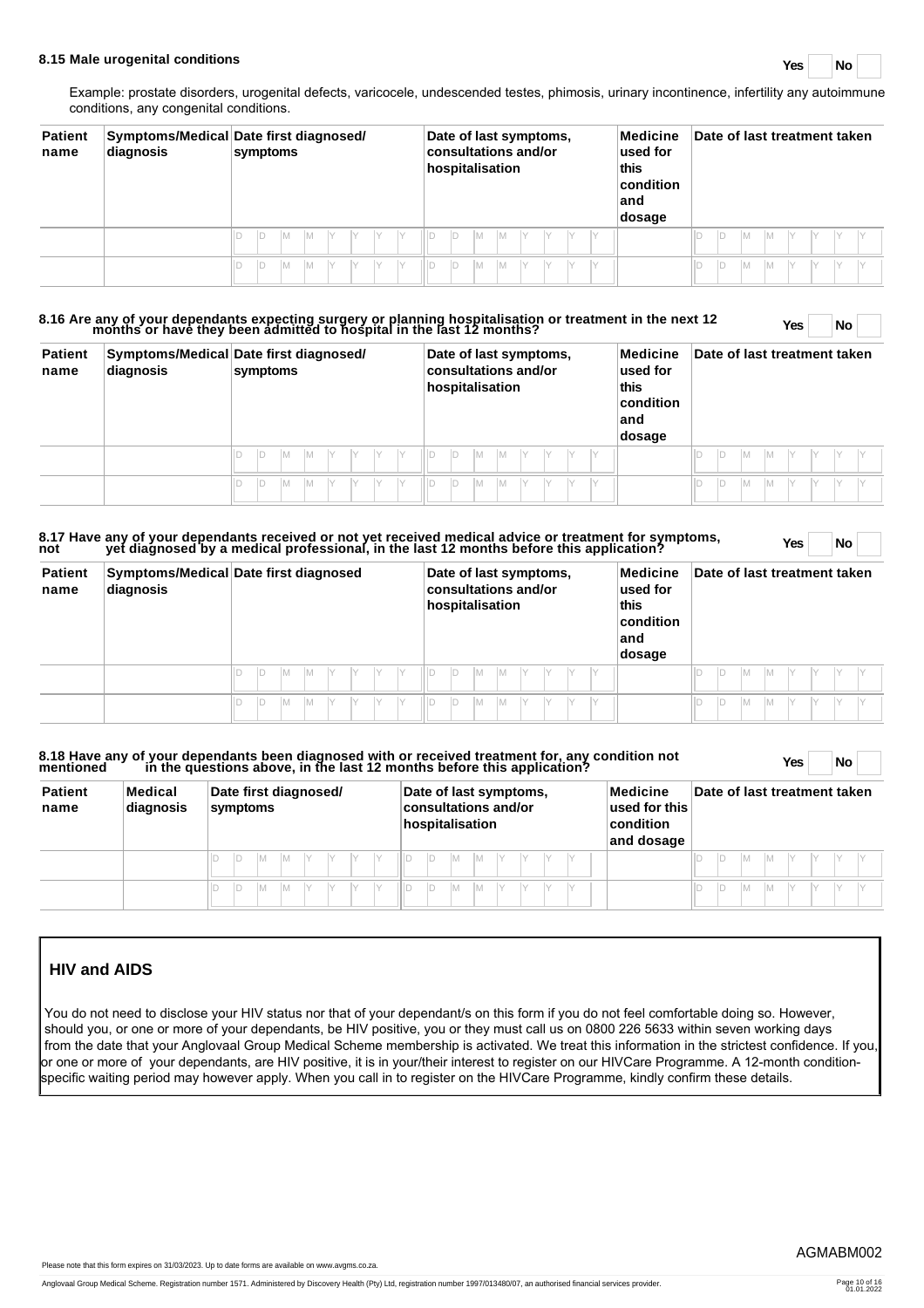## **9. Anglovaal Group Medical Scheme – Privacy Statement**

# **How we will process and disclose your personal information and communicate with you**

# **Definitions**

**The Scheme** refers to the Anglovaal Group Medical Scheme, registration number 1571, registered with the Council for Medical Schemes.

**Administrator** refers to Discovery Health (Pty) Ltd, registration number 1997/013480/07, an authorised financial services provider, the administrator and managed care organisation for the Scheme and a subsidiary of the Discovery Limited (registration number 1999/007789/06).

**Competent person** means anyone who is legally competent to consent to any action or decision being taken for any matter concerning a member or dependant, for example a parent or legal guardian.

**Process(ing) (of) information** means the automated or manual activity of collecting, recording, organising, storing, updating, distributing and removing or deleting personal information.

**We or our or us** refers to the Scheme.

You or your refer to the member and your registered dependants on your medical scheme plan.

**Your personal information** refers to all personal information the Scheme or the Administrator has processed relating to you or persons who are related to you or under your authority (as may become relevant depending on the context). Your personal information includes:

- financial information;
- information about your health, race or ethnic origin, biometrics;
- your gender or sex;  $\bullet$
- your age;
- unique identifiers such as your identity number or contact numbers; and
- addresses.
- 1. When you engage with the Scheme and Administrator, you trust us with personal information about yourself, your family, and your dependants. We are committed to protecting your right to privacy.
- 2. The purpose of this Privacy Statement is to set out how we collect, use, share and otherwise process your personal information, in a manner that is compliant, ethical, and adheres to industry best practice and applicable protection of personal information legislation as enacted from time to time.
- 3. We have a duty to take all reasonably practicable steps to ensure that your personal information as processed by us is complete, accurate, not misleading, and updated on a regular basis. To enable this, we will always endeavour to obtain personal information from you directly. Where we are unable to do so, we will make use of verifiable independent third party data sources, such as your employer.
- 4. You have the right to object to the processing of your personal information and have a choice whether or not to accept these terms and conditions. However, it is important to note that the Scheme and Administrator require your acceptance of these terms and conditions and consent to process your personal information for purposes of your medical scheme membership, otherwise we cannot activate and service your medical scheme membership.
- 5. The Scheme and Administrator will keep your personal information confidential. You may have given us this information yourself, or we may have collected it from other sources. If you share your personal information with any third parties, we will not be responsible for any loss suffered by you or your employer (where applicable).
- 6. You understand that when you include your spouse and/or dependants on your application, we will process their personal information for the activation of their benefits and to pursue their legitimate interests. By submitting your dependants' personal information, you confirm that you are duly authorised to share such information with us. We will process their information for the purposes set out in this Privacy Statement.
- 7. Each party accepts responsibility to the extent that the processing activities of personal information fall under the control of that party and agrees to indemnify the other party/ies against any loss or damage, direct or indirect, that a member may suffer because of any unauthorised use of the member's personal information or if a breach of the member's personal information should occur, but only if the processing of that personal information is controlled by that party.
- 8. If you are giving consent for a person under 18 (a minor) you confirm that you are a competent person and that you have authority to give their consent for them.
- 9. You agree that the Scheme and Administrator may process your personal information for, inter alia, the following purposes:
	- 9.1. the processing and activation of your application for membership and for the administration of your health plan;
	- 9.2. the provision of managed care services to you on your health plan;
	- 9.3. the provision of relevant information to a contracted third party who requires this information in order to provide a healthcare service to you on your health plan;
	- 9.4. to analyse risks, trends and profiles;
	- 9.5. to share your personal information with external health providers for the purposes of evaluating certain clinical information, in the event that you require medical treatment;
	- 9.6. to share your information with relevant regulatory bodies as required by operation of law.

Examples of this include:

- 9.6.1. Obtaining and sharing your personal information from and with other relevant sources, including medical practitioners and contracted service providers; health information exchanges; and further processing of such information to consider your membership application, to conduct underwriting or risk assessments, or to assess and value a claim for medical expenses. We may (at any time and on an on-going basis) verify with the relevant sources that your personal information is true, correct and complete;
- 9.6.2. If you have joined as a member of an employer group, getting information from and sharing information with your employer that is relevant to your application for membership with due regard to considerations of confidentiality in respect of your state of health;
- 9.6.3. Communicating with you about any changes in your health plan, including changes to your contributions or changes to the benefits you are entitled to on your health plan.
- 10. If a third party asks the Scheme and Administrator for any of your personal information, we will share it with them only if: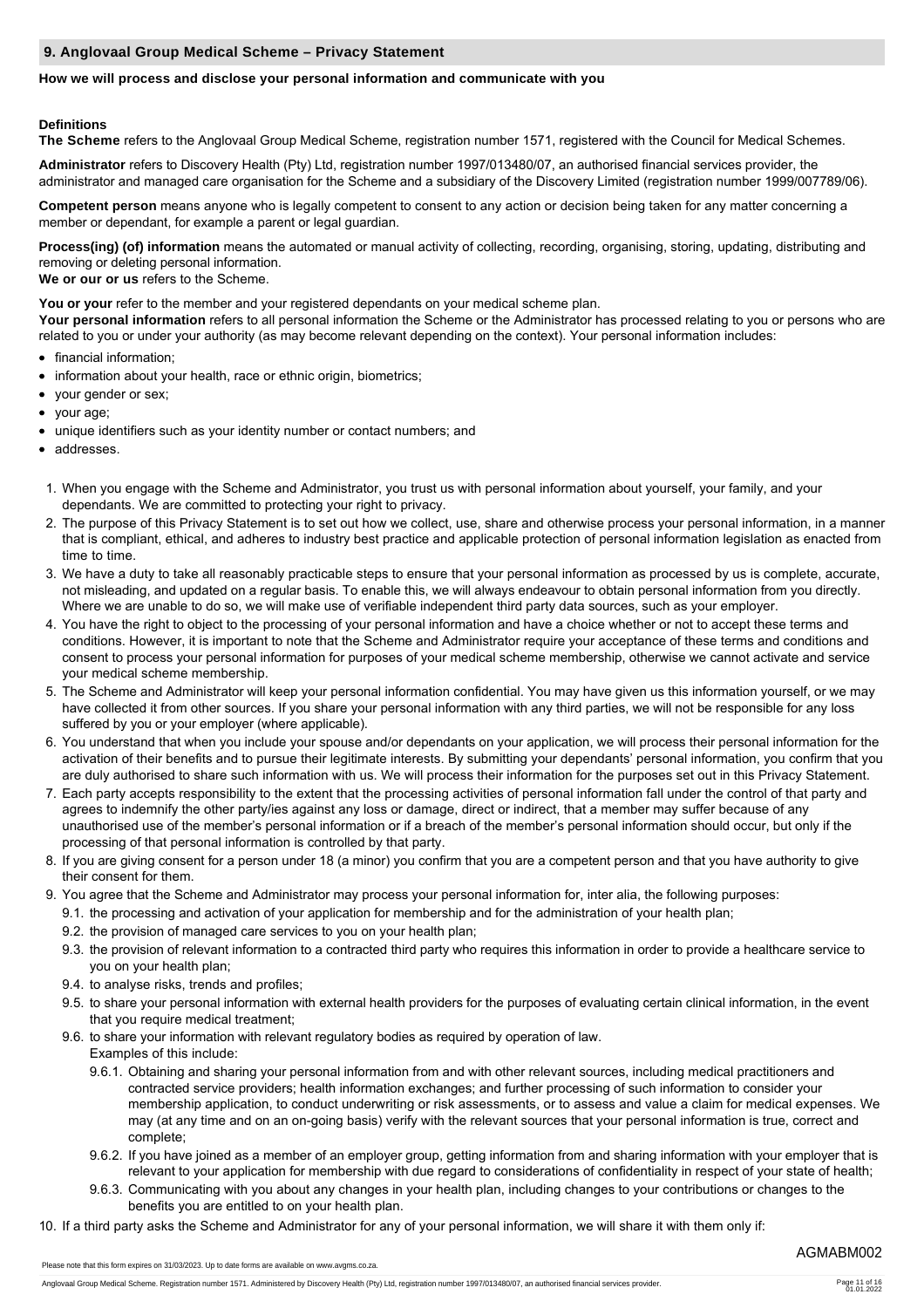- 10.1. you have already given your consent for the disclosure of this information to that third party; or
- 10.2. we have a legal or contractual duty to give the information to that third party; or
- 10.3. we need to share it with them for risk analytical or fraud detection, prevention or recovery purposes; or
- 10.4. the information is de-identified to such an extent that it cannot be re-identified again.
- 11. You consent and agree that:
	- we may process your information, including personal information, to adhere to South African Legislative reporting obligations and to perform transaction monitoring activities;
	- we may communicate such personal information to local Regulatory Bodies if any legislative reportable matters are identified.
- 12. The Scheme and the Administrator may provide your personal information to any other entity within the Discovery Ltd with whom you or your dependant/s already have a relationship, or where you or your dependant/s have applied for a product, service or benefit from such entity, in both cases only where you have given your consent to such other entity to obtain information from the Scheme or the Administrator. This information will be provided for the administration of your or your dependant/s products or benefits with other entities within Discovery Ltd, and for fraud detection, prevention or recovery purposes.
- 13. You may opt out of direct Electronic Marketing by:
	- 13.1. Logging into your profile on www.discovery.co.za or the Discovery App; and
	- 13.2. Following the unsubscribe prompts on the electronic marketing communication received.

We will store your personal information for the purpose of actioning this request and action it as soon as reasonably possible.

- 14. The Scheme and Administrator may share and combine your personal information for any one or more of the following purposes:
- market, statistical, and academic research; and to customise our benefits and services to meet your needs.
	- Information about you may be shared with third parties such as academics and researchers, including those outside South Africa. We ensure that all data about you that is shared with such third parties will be made anonymous to the extent possible and where appropriate. Note also that personal information will be made available to such third party only if that third party has agreed to abide by strict confidentiality protocols that we require. If we publish the results of any academic research, you will not be identified by name. If we want to share your personal information for any other reason, we will do so only with your permission.
- 15. By accepting this privacy statement, you authorise the Scheme and Administrator to obtain and share information for purposes of risk analysis, tracing, and any related purposes.
- 16. The Scheme and Administrator have the right to communicate with you electronically about any changes to your health plan, including changes to your contributions or changes to the benefits to which you are entitled on your health plan.
- 17. We may process your information using automated means (without human intervention in the decision making process) to make a decision about you or your application for any product or service. You may query the decision made about you.
- 18. The Scheme and Administrator have a duty to keep you updated about any matters relevant to you from time to time. The Scheme and Administrator may communicate with you about these.
- 19. You have the right to know what personal information the Scheme and Administrator holds about you. If you wish to receive this information please complete an 'Access Request Form', attached to the PAIA manual, on www.avgms.co.za and specify the information you would like. We will take all reasonable steps to confirm your identity before providing details of your personal information. We are entitled to charge a fee for this service and will let you know what it is at the time of your request.
- 20. You agree that the Scheme and Administrator may keep your personal information until you ask us to delete or destroy it, subject to our legal right to retain it. You have the right to ask us to update, correct or delete your personal information, unless the law requires us to keep it for the pursuit of our legitimate business purpose. Where we cannot delete your personal information, we will take all practical steps to de-identify it.
- 21. If you wish to ask us to update, correct or delete your personal information please complete the Request for Deletion or Correction of Informat Form available at https://www.discovery.co.za/corporate/privacy /.
- 22. Where the Scheme and Administrator are required by law to collect and keep personal information, we shall do so. We are required to collection and keep personal information in terms of the following laws:
	- Medical Schemes Act, 1998
	- The Consumer Protection Act, 2008
	- The Protection of Personal Information Act, 2013
	- Electronic Communications and Transactions Act, 2002
	- Promotion of Access to Information Act, 2002 Legislation specific to Discovery Health (Pty) Ltd only:
	- Financial Advisory and Intermediary Services Act, 2002
	- Companies Act, 2008
- 23. You agree that the Scheme and Administrator may transfer your personal information outside South Africa:
	- if you give us an email address that is hosted outside South Africa; or
	- for processing, storage or academic research; or
	- to administer certain services, for example, cloud services. When we share your information with a person (or company) outside South Africa, we will require of such person (or company) to treat your information in a manner that complies with the data protection requirements of that country and at least with the same level of protection as we are obliged to do in South Africa. If the Scheme becomes involved in a proposed or actual amalgamation or merger, acquisition or any form of sale of any assets, we have the right to share your personal information with third parties in connection with the transaction. In the case of such an event, the new entity will have access to your personal information. The terms of this Privacy Statement will continue to apply.
- 24. The Scheme or Administrator may change this Privacy Statement at any time. The most updated version will always be available on [www.avgms.co.za](http://www.avgms.co.za).
- **25.** If you believe that the Scheme or Administrator have used your personal information contrary to this Privacy Statement, you have the right to lodge a complaint with the Information Regulator. However, we encourage you to first follow our internal complaints process to resolve the complaint or contact the Information Officer at privacy@discovery.co.za. If, thereafter, you feel that we have not resolved your complaint adequately kindly contact the Information Regulator at: JD House |27 Stiemens Street | Braamfontein |Johannesburg |PO Box 31533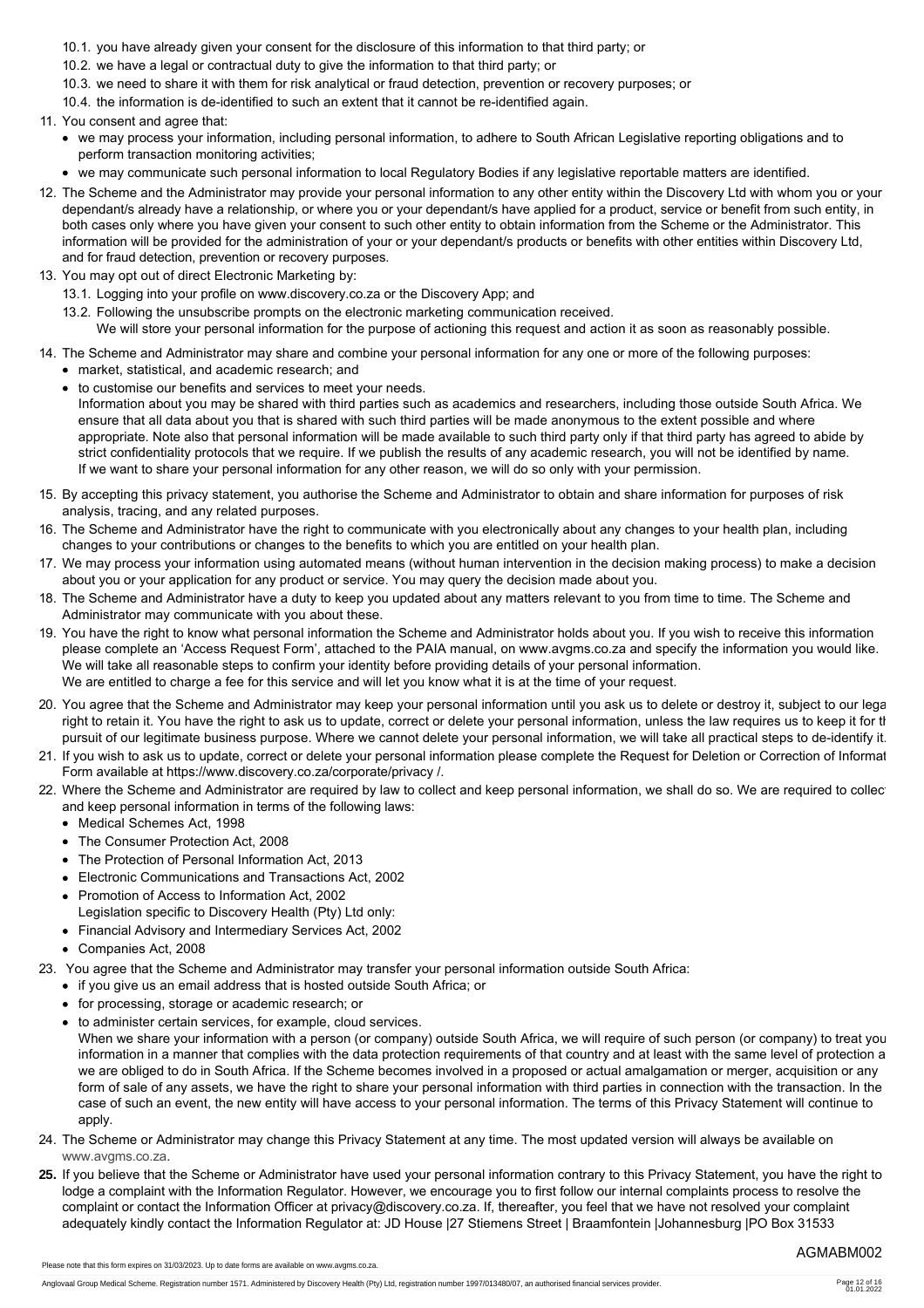| Signature of main<br>applicant |  |
|--------------------------------|--|
|--------------------------------|--|

**Please do not sign an incomplete application form**

#### **10. Anglovaal Group Medical Scheme Terms and Conditions**

#### **10.1. Who "we" are**

The Anglovaal Group Medical Scheme (referred to as 'the Scheme'), registration number 1571, registered with the Council of Medical Schemes, Discovery Health (Pty) Ltd, registration number 1997/013480/07, the administrator and managed care organization for The Anglovaal Group Medical Scheme , and an authorised financial services provider.

## **10.2. Rules for membership**

Rules for membership are the rights and responsibilities for your membership of the Anglovaal Group Medical Scheme. They may change from time to time. You may ask us for a copy at any time. When you sign this application, you confirm that you have read and understood the rules and you agree that you and those you apply for membership for will be bound by them. Please speak to us if there is anything you do not understand. Where applicable, you also acknowledge and confirm that your employer contact person may communicate with us on this application and your membership of the Anglovaal Group Medical Scheme. You give permission that we can share your medical information and other relevant personal information about you and your dependants with your employer contact. The information will be shared so that he or she can help us, if necessary, while we process your membership application. Please speak to us if there is anything you do not understand.

### **10.3. Who you are applying for**

You may apply to join the Anglovaal Group Medical Scheme on your own or together with other people – your spouse, your partner and people who are financially dependent on you. To be treated as financially dependent for this application, a dependant must earn an income of less than what is stated in the Anglovaal Group Medical Scheme rules, or you must have a legal responsibility to provide for them financially.

We might ask you to provide proof of financial responsibility. You will be called the principal member or main member in our future communications to you.

### **10.4. Acting for others**

## **You confirm you have the right to act for others**

By signing this document, you confirm that:

- 10.4.1. You have the right to apply for membership and to act for those you apply for in any matter relating to this application.
- 10.4.2. You have received permission from your spouse and any dependants over 18 to act for them in any matter relating to this application.

### **10.5. Getting and giving information**

### **You must give true, correct and complete information**

To consider your application for membership, the Anglovaal Group Medical Scheme must learn more about you and those you apply for. Information about you and those you apply for must be true, correct and complete. This includes the details you give in this application form and in future dealings with us. It is important that you tell us about any medical condition, symptom or illness relating to you or those you apply for, even if you do not consider it relevant to your application. We may ask those you apply for who are 18 and older for more information about themselves.

## **Anglovaal Group Medical Scheme and Discovery Health (Pty) Ltd may record calls**

We may record telephone conversations with you and with those you apply for.

The recordings and all information we get during the recordings will be processed and kept as required by law.

#### **Your legal address**

We will send documents to you at the address you indicated as the communication channel you prefer to be contacted on. If it is necessary to send you any legal notices or summonses, our legal team will serve these at the physical address you have given, or at any other address you have given us. It is your responsibility to make sure we have the correct address for you.

### **Anglovaal Group Medical Scheme and Discovery Health (Pty) Ltd may get information from other relevant sources**

To consider an application for membership or a claim for medical expenses, you agree that we can get information about you and those you apply for from other relevant sources. These include any entity that is part of Discovery Limited, medical practitioners, financial advisers, credit bureaus or industry regulatory bodies. We may (at any time and on an ongoing basis) verify with the parties mentioned in this section that the information you give on this application and in respect of any matter pertaining to that arose during your membership of the Anglovaal Group Medical Scheme, is true, correct and complete. You give your permission that we may get any information that is relevant to your application and for ongoing servicing of your membership from your employer.

#### **Tell Discovery Health (Pty) Ltd and Anglovaal Group Medical Scheme about changes right away**

You have to tell us in writing if any of the information you gave in your application for membership changes between the day you sign this document and the day your membership starts. This includes information about your health and the health of those you apply for. We need advance notice of any administrative changes such as cancellation of membership, as we do not accept backdated changes.

#### **When the Anglovaal Group Medical Scheme may cancel your membership**

The Anglovaal Group Medical Scheme may cancel any memberships immediately and keep any contributions paid, if you and those you apply for:

- 10.5.1. Do not give us information that later turns out to be relevant to this application.
- 10.5.2. Give us any information that is not true, correct and complete.
- 10.5.3. Do not tell us about any relevant changes (including about your health and the health of those you apply for) between the day you sign this document and the day cover starts.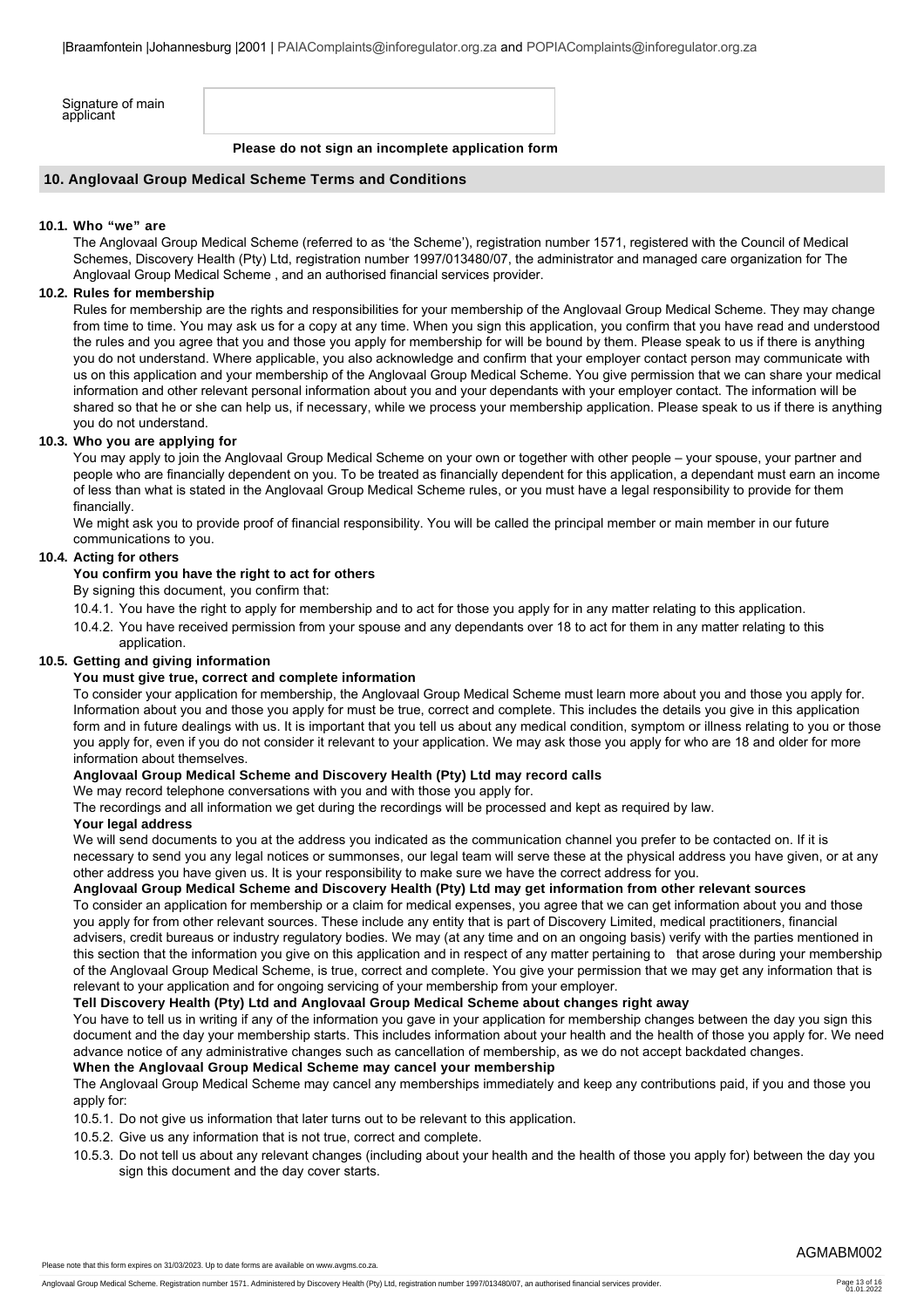#### **10.6. About becoming a member**

Anglovaal Group Medical Scheme might not pay for certain expenses immediately The Anglovaal Group Medical Scheme may have waiting periods that apply in certain circumstances. This means there may be a set time period before Anglovaal Group Medical Scheme starts paying for any general or specific medical conditions. Please speak to us to find out if waiting periods apply to your membership and the memberships of those you apply for.

## **Resign from current medical schemes when accepted**

It is illegal to be a member of more than one medical scheme at the same time. You and those you apply for must resign from your current medical schemes when you receive notice from the Scheme by letter, email or SMS telling you that you and those you apply for have been accepted.

#### **You must make sure contributions are paid on time**

As the main member of the Anglovaal Group Medical Scheme, you are responsible for making sure your contributions and the contributions of those you apply for are paid on time every month.

#### **10.7. Repaying money owed to the Scheme**

Anglovaal Group Medical Scheme has the right at any time to collect from you any amount that you owe to the Scheme. We will notify you if there is any amount that you owe to the Scheme.

#### **You must repay any medical savings owing if you leave the Anglovaal Group Medical Scheme**

When you become a member, you may have money available in advance to use for medical expenses during the year. This money is made available in an account called the Medical Savings Account. If you leave the Anglovaal Group Medical Scheme before the year is up, you must repay the portion of the Medical Savings Account you have used that is more than you have paid back to the Anglovaal Group Medical Scheme over the year. By signing this form, you agree that any money you owe to the Scheme may be deducted from any future claim payment amounts that are due to be paid to you.

| Signature of main<br>applicant        |                                                                                                                                                             | Date |  |  |
|---------------------------------------|-------------------------------------------------------------------------------------------------------------------------------------------------------------|------|--|--|
|                                       | The main applicant must sign and date any changes.<br>Please do not sign an incomplete application form<br>confirm the information is accurate and complete |      |  |  |
| Signature of previous<br>main member* |                                                                                                                                                             |      |  |  |
|                                       | *If previous main member's signature cannot be obtained, please state reason.                                                                               |      |  |  |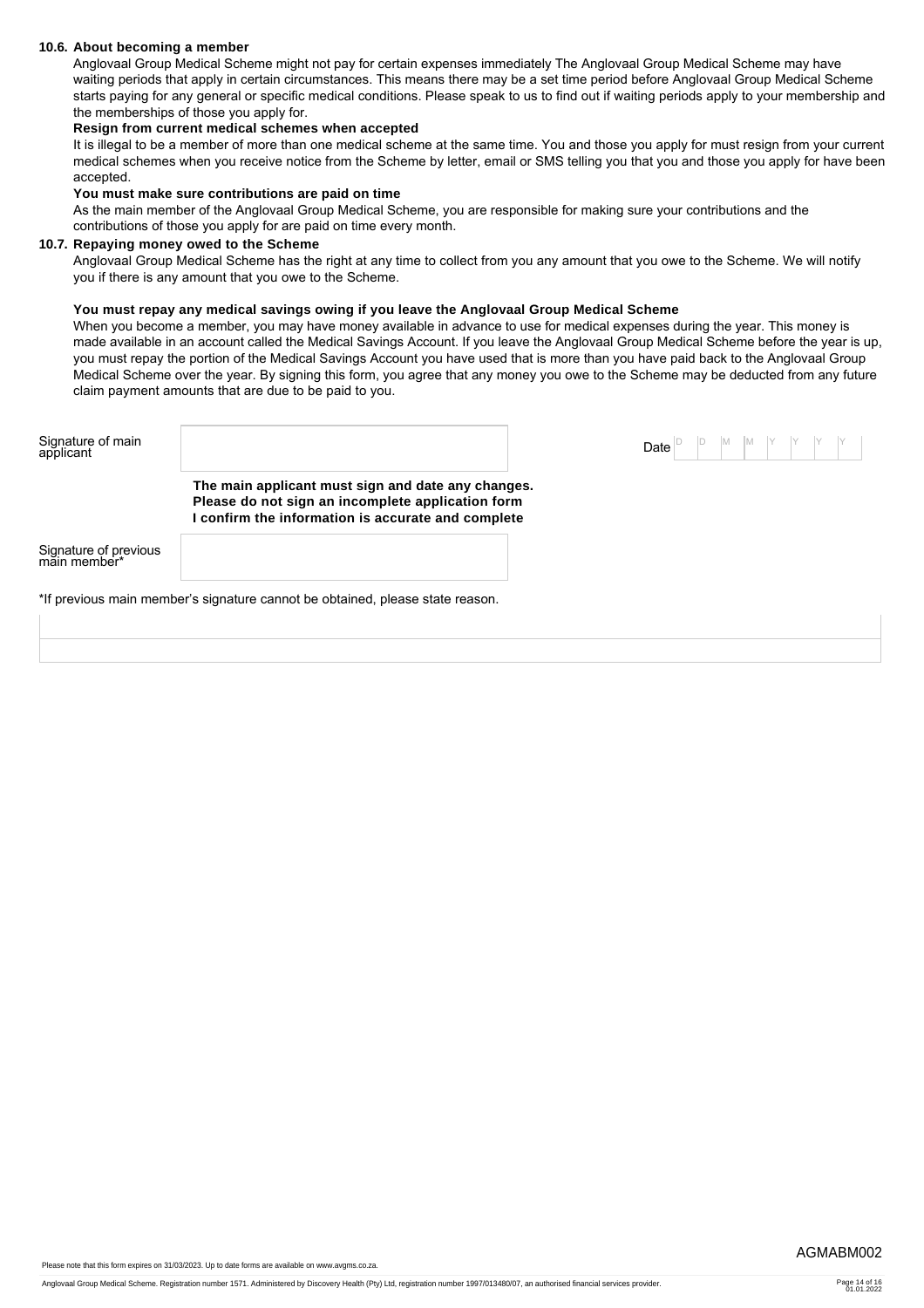#### **11. Debit order mandate**

This signed authority and mandate refers to the application on the signed date (''the Agreement'')

#### **I, the undersigned:**

- warrant that the account information I have provided above is an account in my name and that the information furnished by me/us in this Authority and Mandate is true and correct;
- authorise Anglovaal Group Medical Scheme to issue and deliver payment instructions to my bank, recorded above, for the collection by Anglovaal Group Medical Scheme from the bank account (or any other bank or branch to which I may transfer my account) any amounts due under or in terms of this application on condition that the sum of such payment instructions will never exceed my obligations as framed in the which shall commence on the date that cover starts as requested on the application form and shall continue until this Authority and Mandate is terminated by me by giving Anglovaal Group Medical Scheme no less than 20 ordinary working days written notice thereof or immediately in the event that I instruct my bank to withdraw this Authority and Mandate.
- confirm that that the payment instructions mentioned above must be issued on the first working day of the month. If the membership is not activated in time for the debit order collection and there is an amount outstanding Anglovaal Group Medical Scheme can collect that amount in the interim, upon activation. If I change the date of the debit order after activation, I confirm that the payment instructions must be issued and delivered on the day that I have nominated ("payment day") and thereafter on the same day in each and every successive month. If the payment day falls on a Sunday or recognised South African public holiday, the payment day will automatically be the next working day;
- authorise Anglovaal Group Medical Scheme to track my bank account and re-present the payment instruction referred to above in the event that there are insufficient funds in my bank account to meet my obligations under or in terms of this Agreement
- acknowledge that my bank will treat each payment instruction to pay premiums or amounts due under this Agreement to Anglovaal Group Medical Scheme as if each payment instruction came from me personally as the account holder.
- undertake to advise Anglovaal Group Medical Scheme in writing of any changes to my account details and acknowledge that Anglovaal Group Medical Scheme will not be held responsible or liable for any claim, loss or harm that I or any third party may suffer as a result of me providing incorrect banking details herein or if the bank account is in the name of another person or entity or as a result of my failure to notify Anglovaal Group Medical Scheme of a change in banking details or if the bank account has insufficient funds to meet my obligations under or in terms of the Agreement. and understand that the withdrawals hereby authorized will be processed through a computerized system provided by South African banks. The details of each withdrawal from my bank account will be printed on my bank statement and
- know must show the reference number of the membership inserted in the Agreement so as to enable me to identify this membership;
- acknowledge that although this Authority and Mandate may be terminated by me, such termination does not necessarily terminate this Agreement . In the event of such termination I am not entitled to any refund of any premiums or amounts due that was withdrawn by Anglovaal Group Medical Scheme whilst this Authority and Mandate was in force if such premiums or amounts were legally owing to Anglovaal Group Medical Scheme in terms of the Agreement
- acknowledge that by signing this Authority and Mandate I am bound by the payment terms applicable to this Agreement.
- Acknowledgment that this Authority may be assigned to a third party if this agreement is also assigned to a third party. Reference **number**

This Agreement reference number: System generated reference number

#### **Abbreviated name**

Abbreviated name: DISC PREM

Deduction amount – as per signed contract

Payment start date – as per signed contract

#### **Reference number**

This Agreement reference number is ANGLO CONT/ANGLOCLAWB

| Signature of main applicant |                                                                                                | $ On ^{D}$ $ ^{D}$ $ M$ $ M$ $ ^{Y}$ $ ^{Y}$ $ ^{Y}$ $ ^{Y}$ |  |  |  |  |  |
|-----------------------------|------------------------------------------------------------------------------------------------|--------------------------------------------------------------|--|--|--|--|--|
|                             | Please sign this section, if the scheme is collecting<br>contributions from your bank account. |                                                              |  |  |  |  |  |